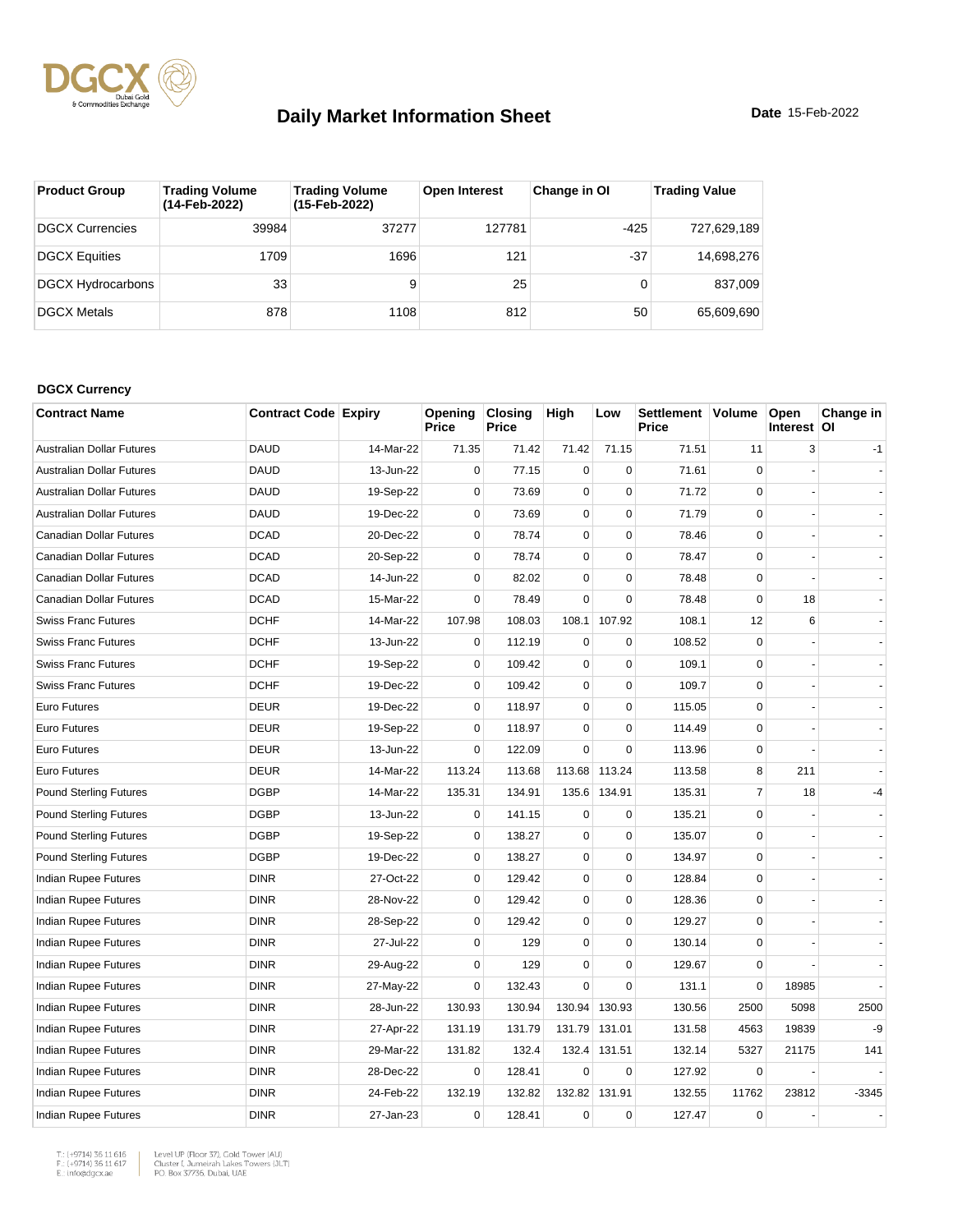

| Indian Rupee Quanto Futures | <b>DINRI</b> | 27-Jan-23 | 0           | 77.875  | $\mathbf 0$ | 0                 | 78.45   | $\mathbf 0$ |       |                |
|-----------------------------|--------------|-----------|-------------|---------|-------------|-------------------|---------|-------------|-------|----------------|
| Indian Rupee Quanto Futures | <b>DINRI</b> | 29-Mar-22 | 75.9875     | 75.785  |             | 76.03 75.772<br>5 | 75.6775 | 4588        | 402   | 22             |
| Indian Rupee Quanto Futures | <b>DINRI</b> | 27-Apr-22 | 0           | 75.87   | $\mathbf 0$ | 0                 | 76      | 0           |       |                |
| Indian Rupee Quanto Futures | <b>DINRI</b> | 24-Feb-22 | 75.74       | 75.4    | 75.7825     | 75.4              | 75.4425 | 4590        | 466   | $-2$           |
| Indian Rupee Quanto Futures | <b>DINRI</b> | 27-May-22 | 0           | 77.8825 | $\mathbf 0$ | $\mathbf 0$       | 76.2775 | 0           |       |                |
| Indian Rupee Quanto Futures | <b>DINRI</b> | 28-Jun-22 | $\mathbf 0$ | 77.52   | $\mathbf 0$ | $\mathbf 0$       | 76.5925 | 0           |       |                |
| Indian Rupee Quanto Futures | <b>DINRI</b> | 29-Aug-22 | 0           | 77      | $\mathbf 0$ | $\mathbf 0$       | 77.12   | 0           |       |                |
| Indian Rupee Quanto Futures | <b>DINRI</b> | 27-Jul-22 | 0           | 77      | $\pmb{0}$   | $\pmb{0}$         | 76.84   | 0           |       |                |
| Indian Rupee Quanto Futures | <b>DINRI</b> | 28-Sep-22 | 0           | 77.2675 | $\pmb{0}$   | $\mathbf 0$       | 77.3575 | 0           |       |                |
| Indian Rupee Quanto Futures | <b>DINRI</b> | 28-Nov-22 | $\mathbf 0$ | 77.2675 | $\mathbf 0$ | 0                 | 77.905  | $\mathbf 0$ |       |                |
| Indian Rupee Quanto Futures | <b>DINRI</b> | 27-Oct-22 | $\mathbf 0$ | 77.2675 | $\mathbf 0$ | $\pmb{0}$         | 77.615  | $\mathbf 0$ |       |                |
| Indian Rupee Quanto Futures | <b>DINRI</b> | 28-Dec-22 | 0           | 77.875  | $\mathbf 0$ | $\mathbf 0$       | 78.175  | 0           |       |                |
| Indian Rupee Mini Futures   | <b>DINRM</b> | 28-Dec-22 | $\mathbf 0$ | 128.41  | $\mathbf 0$ | 0                 | 127.92  | $\mathbf 0$ |       |                |
| Indian Rupee Mini Futures   | <b>DINRM</b> | 27-Oct-22 | $\mathbf 0$ | 129.42  | $\mathbf 0$ | $\mathbf 0$       | 128.84  | 0           |       |                |
| Indian Rupee Mini Futures   | <b>DINRM</b> | 28-Nov-22 | $\mathbf 0$ | 129.42  | $\mathbf 0$ | $\mathbf 0$       | 128.36  | 0           |       |                |
| Indian Rupee Mini Futures   | <b>DINRM</b> | 28-Sep-22 | $\mathbf 0$ | 129.42  | $\mathbf 0$ | 0                 | 129.27  | $\mathbf 0$ |       |                |
| Indian Rupee Mini Futures   | <b>DINRM</b> | 27-Jul-22 | 0           | 129     | $\mathbf 0$ | 0                 | 130.14  | $\mathbf 0$ |       |                |
| Indian Rupee Mini Futures   | <b>DINRM</b> | 29-Aug-22 | 0           | 129     | $\mathbf 0$ | $\mathbf 0$       | 129.67  | 0           |       |                |
| Indian Rupee Mini Futures   | <b>DINRM</b> | 28-Jun-22 | 0           | 129     | 0           | $\mathbf 0$       | 130.56  | 0           |       |                |
| Indian Rupee Mini Futures   | <b>DINRM</b> | 27-May-22 | 0           | 131.84  | $\Omega$    | 0                 | 131.1   | $\mathbf 0$ | 6500  |                |
| Indian Rupee Mini Futures   | <b>DINRM</b> | 24-Feb-22 | 132.22      | 132.78  | 132.8       | 131.98            | 132.55  | 1953        | 16801 | 244            |
| Indian Rupee Mini Futures   | <b>DINRM</b> | 27-Apr-22 | 0           | 132.63  | $\mathbf 0$ | 0                 | 131.58  | 0           | 7499  |                |
| Indian Rupee Mini Futures   | <b>DINRM</b> | 29-Mar-22 | 131.69      | 132.15  |             | 132.15 131.58     | 132.14  | 1311        | 5841  | 10             |
| Indian Rupee Mini Futures   | <b>DINRM</b> | 27-Jan-23 | 0           | 128.41  | 0           | 0                 | 127.47  | 0           |       |                |
| Indian Rupee Weekly Futures | <b>DINRW</b> | 17-Mar-22 | 0           | 134.04  | $\mathbf 0$ | $\mathbf 0$       | 132.33  | 0           |       |                |
| Indian Rupee Weekly Futures | <b>DINRW</b> | 04-Mar-22 | $\mathbf 0$ | 133.75  | $\mathbf 0$ | $\mathbf 0$       | 132.48  | $\mathbf 0$ |       |                |
| Indian Rupee Weekly Futures | <b>DINRW</b> | 08-Apr-22 | 0           | 132.28  | $\mathbf 0$ | $\mathbf 0$       | 132.09  | $\Omega$    |       |                |
| Indian Rupee Weekly Futures | <b>DINRW</b> | 25-Feb-22 | 132.03      | 132.03  | 132.04      | 132               | 132.56  | 384         |       |                |
| Indian Rupee Weekly Futures | <b>DINRW</b> | 11-Mar-22 | 0           | 134.04  | 0           | 0                 | 132.4   | 0           |       |                |
| Indian Rupee Weekly Futures | <b>DINRW</b> | 25-Mar-22 | $\mathbf 0$ | 134.04  | $\mathbf 0$ | $\mathbf 0$       | 132.24  | 0           |       |                |
| Indian Rupee Weekly Futures | <b>DINRW</b> | 31-Mar-22 | $\mathbf 0$ | 133.05  | $\mathbf 0$ | $\mathbf 0$       | 132.16  | 0           |       |                |
| Indian Rupee Weekly Futures | <b>DINRW</b> | 18-Feb-22 | $\mathbf 0$ | 132.37  | $\mathbf 0$ | 0                 | 132.65  | $\mathbf 0$ |       |                |
| Japanese Yen Futures        | <b>DJPY</b>  | 19-Dec-22 | 0           | 91.26   | 0           | 0                 | 87.45   | 0           |       |                |
| Japanese Yen Futures        | <b>DJPY</b>  | 19-Sep-22 | 0           | 91.26   | $\mathbf 0$ | $\mathbf 0$       | 87.02   | $\mathbf 0$ |       | $\blacksquare$ |
| Japanese Yen Futures        | <b>DJPY</b>  | 14-Mar-22 | 86.7        | 86.41   | 86.77       | 86.41             | 86.49   | 10          | 38    |                |
| Japanese Yen Futures        | <b>DJPY</b>  | 13-Jun-22 | $\mathbf 0$ | 91.17   | $\mathbf 0$ | $\mathbf 0$       | 86.68   | $\mathbf 0$ |       |                |
| Pakistani Rupee Futures     | <b>DPKR</b>  | 27-May-22 | 0           | 62      | $\mathbf 0$ | $\mathbf 0$       | 56.15   | $\mathbf 0$ |       | $\blacksquare$ |
| Pakistani Rupee Futures     | <b>DPKR</b>  | 28-Jun-22 | $\mathbf 0$ | 62      | $\mathbf 0$ | $\mathsf 0$       | 55.9    | 0           |       | $\blacksquare$ |
| Pakistani Rupee Futures     | <b>DPKR</b>  | 27-Apr-22 | 0           | 62      | $\pmb{0}$   | 0                 | 56.4    | 0           |       |                |
| Pakistani Rupee Futures     | <b>DPKR</b>  | 24-Feb-22 | 0           | 57.04   | $\mathbf 0$ | $\pmb{0}$         | 56.9    | $\mathbf 0$ | 6     |                |
| Pakistani Rupee Futures     | <b>DPKR</b>  | 29-Mar-22 | 0           | 62.65   | $\mathbf 0$ | $\mathbf 0$       | 56.65   | 0           |       |                |
| Pakistani Rupee Futures     | <b>DPKR</b>  | 28-Sep-22 | $\mathbf 0$ | 56.22   | 0           | 0                 | 55.15   | 0           |       |                |
| Pakistani Rupee Futures     | <b>DPKR</b>  | 29-Aug-22 | 0           | 58      | 0           | 0                 | 55.4    | $\mathbf 0$ |       |                |
| Pakistani Rupee Futures     | <b>DPKR</b>  | 27-Jul-22 | 0           | 59      | $\pmb{0}$   | $\pmb{0}$         | 55.65   | $\pmb{0}$   |       |                |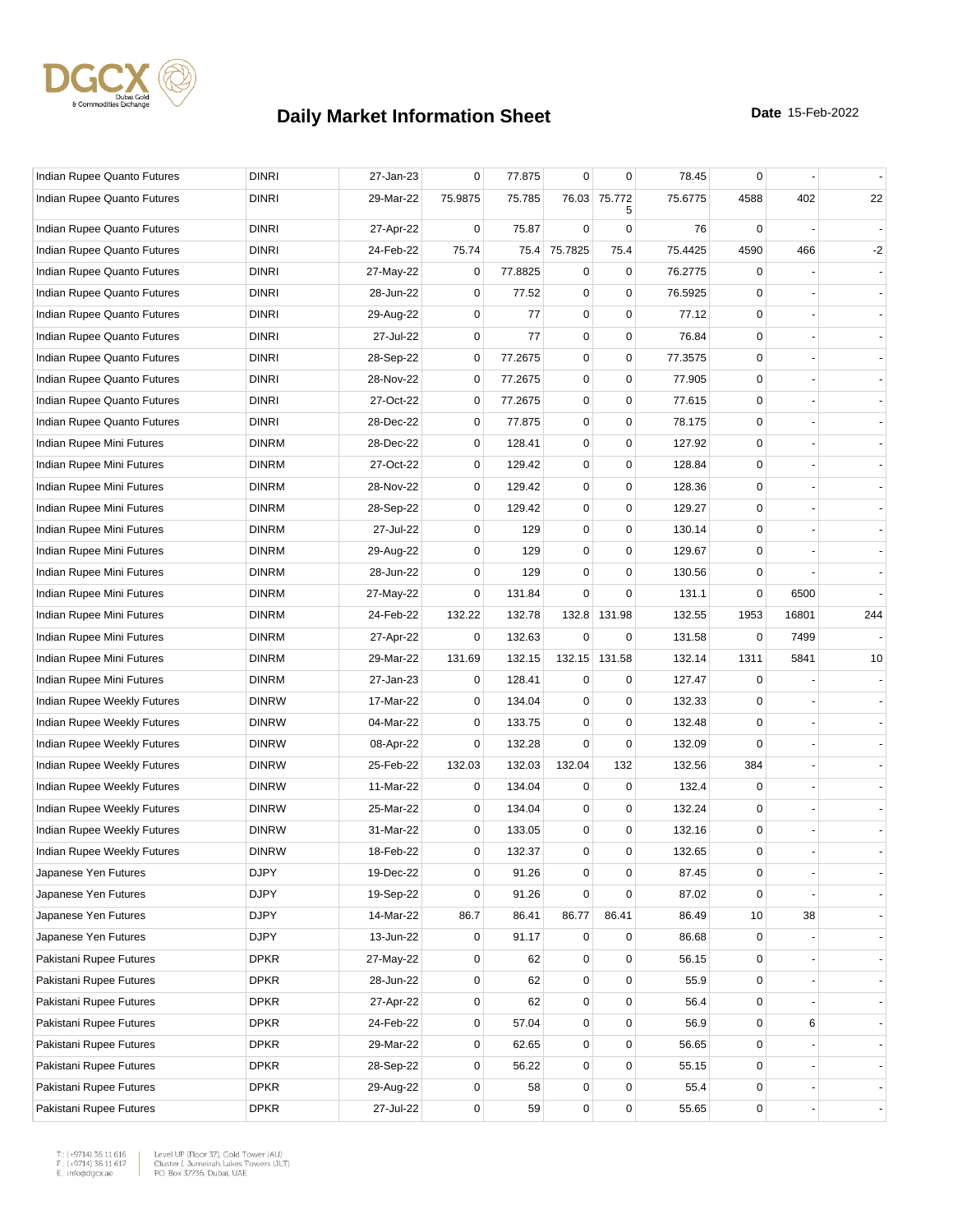

| Pakistani Rupee Futures     | <b>DPKR</b>    | 28-Nov-22 | $\mathbf 0$  | 56.22   | $\mathbf 0$ | $\mathbf 0$ | 54.65    | 0        |     |  |
|-----------------------------|----------------|-----------|--------------|---------|-------------|-------------|----------|----------|-----|--|
| Pakistani Rupee Futures     | <b>DPKR</b>    | 27-Oct-22 | $\Omega$     | 56.22   | $\mathbf 0$ | $\Omega$    | 54.9     | $\Omega$ |     |  |
| Pakistani Rupee Futures     | <b>DPKR</b>    | 28-Dec-22 | $\mathbf 0$  | 53.64   | $\mathbf 0$ | $\mathbf 0$ | 54.4     | $\Omega$ |     |  |
| Pakistani Rupee Futures     | <b>DPKR</b>    | 27-Jan-23 | 0            | 53.64   | $\mathbf 0$ | $\mathbf 0$ | 54.15    | $\Omega$ |     |  |
| <b>Chinese Yuan Futures</b> | <b>DUSDCNH</b> | 16-Jan-23 | $\mathbf{0}$ | 6.5715  | $\mathbf 0$ | $\mathbf 0$ | 6.4696   | $\Omega$ |     |  |
| <b>Chinese Yuan Futures</b> | <b>DUSDCNH</b> | 13-Feb-23 | 0            | 6.5715  | $\mathbf 0$ | $\mathbf 0$ | 6.4804   | $\Omega$ |     |  |
| <b>Chinese Yuan Futures</b> | <b>DUSDCNH</b> | 14-Nov-22 | 0            | 6.5715  | $\mathbf 0$ | $\mathbf 0$ | 6.448    | $\Omega$ |     |  |
| <b>Chinese Yuan Futures</b> | <b>DUSDCNH</b> | 19-Dec-22 | $\mathbf{0}$ | 6.5715  | $\mathbf 0$ | $\mathbf 0$ | 6.4588   | $\Omega$ |     |  |
| <b>Chinese Yuan Futures</b> | <b>DUSDCNH</b> | 15-Aug-22 | 0            | 6.6053  | $\mathbf 0$ | $\Omega$    | 6.4156   | $\Omega$ |     |  |
| <b>Chinese Yuan Futures</b> | <b>DUSDCNH</b> | 17-Oct-22 | $\mathbf{0}$ | 6.5715  | $\mathbf 0$ | $\mathbf 0$ | 6.4372   | $\Omega$ |     |  |
| <b>Chinese Yuan Futures</b> | <b>DUSDCNH</b> | 19-Sep-22 | 0            | 6.5715  | $\mathbf 0$ | $\mathbf 0$ | 6.4264   | $\Omega$ |     |  |
| <b>Chinese Yuan Futures</b> | <b>DUSDCNH</b> | 14-Apr-22 | 0            | 6.6492  | $\mathbf 0$ | $\mathbf 0$ | 6.3724   | $\Omega$ |     |  |
| <b>Chinese Yuan Futures</b> | <b>DUSDCNH</b> | 14-Mar-22 | 0            | 6.631   | $\mathbf 0$ | $\mathbf 0$ | 6.3495   | $\Omega$ |     |  |
| <b>Chinese Yuan Futures</b> | <b>DUSDCNH</b> | 16-May-22 | 0            | 6.5619  | $\mathbf 0$ | $\mathbf 0$ | 6.3832   | $\Omega$ |     |  |
| <b>Chinese Yuan Futures</b> | <b>DUSDCNH</b> | 13-Jun-22 | $\Omega$     | 6.5     | $\mathbf 0$ | $\mathbf 0$ | 6.394    | $\Omega$ |     |  |
| <b>Chinese Yuan Futures</b> | <b>DUSDCNH</b> | 18-Jul-22 | 0            | 6.6053  | $\mathbf 0$ | $\Omega$    | 6.4048   | $\Omega$ |     |  |
| South African Rand Futures  | <b>DUSDZAR</b> | 14-Mar-22 | 0            | 14.246  | $\mathbf 0$ | $\mathbf 0$ | 15.124   | $\Omega$ |     |  |
| South African Rand Futures  | <b>DUSDZAR</b> | 16-May-22 | $\mathbf 0$  | 14.246  | $\mathbf 0$ | $\mathbf 0$ | 15.161   | $\Omega$ |     |  |
| South African Rand Futures  | <b>DUSDZAR</b> | 14-Apr-22 | $\Omega$     | 14.246  | $\mathbf 0$ | $\mathbf 0$ | 15.143   | $\Omega$ |     |  |
| <b>AUD Rolling Futures</b>  | <b>SPFAUD</b>  | 31-Dec-30 | $\mathbf 0$  | 0.75051 | $\mathbf 0$ | $\mathbf 0$ | 0.714998 | $\Omega$ |     |  |
| <b>EUR Rolling Futures</b>  | <b>SPFEUR</b>  | 31-Dec-30 | $\Omega$     | 1.14495 | $\mathbf 0$ | $\mathbf 0$ | 1.135678 | $\Omega$ | 872 |  |
| <b>GBP Rolling Futures</b>  | <b>SPFGBP</b>  | 31-Dec-30 | $\mathbf{0}$ | 1.35625 | $\mathbf 0$ | $\mathbf 0$ | 1.353212 | $\Omega$ |     |  |

#### **DGCX Equities**

| <b>Contract Name</b>         | <b>Contract Code</b> | <b>Expiry</b> | Opening<br><b>Price</b> | Closing<br><b>Price</b> | <b>High</b> | Low         | <b>Settlement</b><br>Price | <b>Volume</b> | Open<br><b>Interest</b> | Change<br>in OI |
|------------------------------|----------------------|---------------|-------------------------|-------------------------|-------------|-------------|----------------------------|---------------|-------------------------|-----------------|
| Apple Inc Futures            | <b>DAAPL</b>         | 18-Feb-22     | 0                       | 143                     | 0           | $\Omega$    | 168.82                     | 0             |                         |                 |
| Apple Inc Futures            | <b>DAAPL</b>         | 18-Mar-22     | $\Omega$                | 143                     | 0           | 0           | 168.82                     | 0             |                         |                 |
| Adani Ports and SEZ Futures  | <b>DADANIPORTS</b>   | 28-Apr-22     | 0                       | 722.6                   | $\mathbf 0$ | 0           | 729.05                     | 0             |                         |                 |
| Adani Ports and SEZ Futures  | <b>DADANIPORTS</b>   | 24-Feb-22     | $\mathbf 0$             | 774.55                  | 0           | $\Omega$    | 721.55                     | 0             |                         |                 |
| Adani Ports and SEZ Futures  | <b>DADANIPORTS</b>   | 31-Mar-22     | $\Omega$                | 734.3                   | 0           | 0           | 725.7                      | 0             |                         |                 |
| <b>Asian Paints Futures</b>  | <b>DASIANPAINT</b>   | 24-Feb-22     | $\Omega$                | 3165.55                 | 0           | $\Omega$    | 3268.9                     | 0             |                         |                 |
| <b>Asian Paints Futures</b>  | <b>DASIANPAINT</b>   | 28-Apr-22     | $\Omega$                | 3198.1                  | 0           | $\Omega$    | 3302.95                    | $\Omega$      |                         |                 |
| <b>Asian Paints Futures</b>  | <b>DASIANPAINT</b>   | 31-Mar-22     | $\overline{0}$          | 3412.45                 | $\mathbf 0$ | $\mathbf 0$ | 3287.75                    | 0             |                         |                 |
| Axis Bank Ltd Futures        | <b>DAXSB</b>         | 31-Mar-22     | 0                       | 678.15                  | $\mathbf 0$ | 0           | 802.6                      | 0             |                         |                 |
| Axis Bank Ltd Futures        | <b>DAXSB</b>         | 28-Apr-22     | $\Omega$                | 764.45                  | $\Omega$    | $\Omega$    | 806.3                      | 0             |                         |                 |
| Axis Bank Ltd Futures        | <b>DAXSB</b>         | 24-Feb-22     | 769.1                   | 795.65                  | 795.65      | 769.1       | 798                        | 6             | 1                       | $-2$            |
| Bajaj Auto Futures           | <b>DBAJAJAUTO</b>    | 24-Feb-22     | 0                       | 3458.35                 | 0           | $\mathbf 0$ | 3593.9                     | $\mathbf 0$   |                         |                 |
| Bajaj Auto Futures           | <b>DBAJAJAUTO</b>    | 28-Apr-22     | $\Omega$                | 3525.3                  | $\Omega$    | $\Omega$    | 3631.35                    | $\Omega$      |                         |                 |
| Bajaj Auto Futures           | <b>DBAJAJAUTO</b>    | 31-Mar-22     | $\mathbf{0}$            | 3245.25                 | $\mathbf 0$ | 0           | 3614.65                    | 0             |                         |                 |
| Bajaj Finserv Ltd Futures    | <b>DBAJAJFINSV</b>   | 31-Mar-22     | $\overline{0}$          | 16391.95                | 0           | 0           | 16491.4                    | 0             |                         |                 |
| Bajaj Finserv Ltd Futures    | <b>DBAJAJFINSV</b>   | 28-Apr-22     | 0                       | 15780.6                 | 0           | $\Omega$    | 16567.5                    | 0             |                         |                 |
| Bajaj Finserv Ltd Futures    | <b>DBAJAJFINSV</b>   | 24-Feb-22     | $\overline{0}$          | 17670.65                | $\mathbf 0$ | $\Omega$    | 16396.8                    | 0             |                         |                 |
| Bajaj Finance Futures        | <b>DBAJFINANCE</b>   | 24-Feb-22     | 0                       | 7173.35                 | 0           | $\Omega$    | 7151.45                    | 0             | 6                       |                 |
| <b>Bajaj Finance Futures</b> | <b>DBAJFINANCE</b>   | 28-Apr-22     | $\mathbf 0$             | 7076.6                  | 0           | $\Omega$    | 7225.9                     | 0             |                         |                 |

T.: (+9714) 36 11 616<br>F.: (+9714) 36 11 617<br>E.: info@dgcx.ae

 $\overline{\phantom{a}}$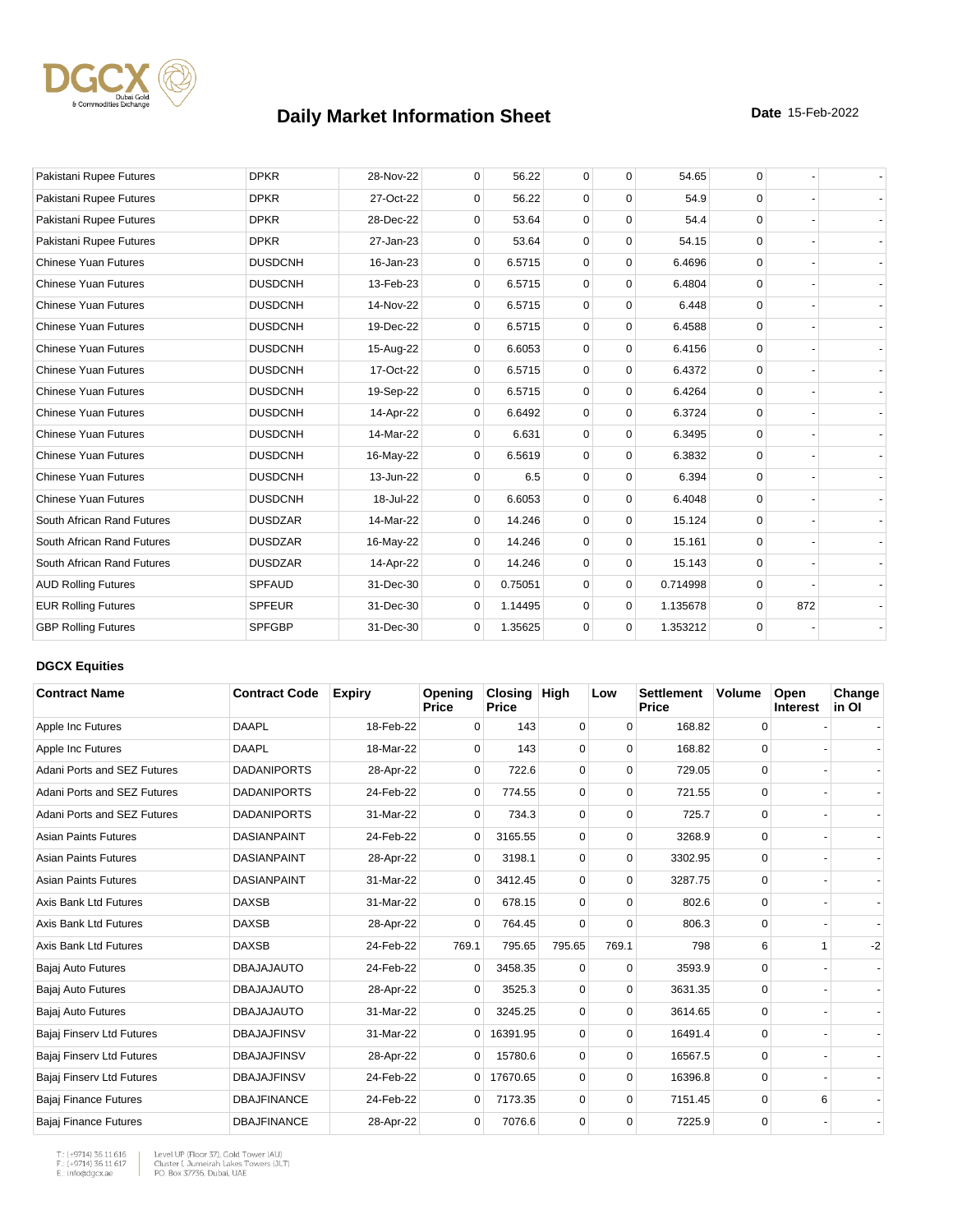

| Bajaj Finance Futures                   | <b>DBAJFINANCE</b> | 31-Mar-22 | 0           | 6966.5  | 0           | $\mathbf 0$ | 7192.7  | 0           |    |      |
|-----------------------------------------|--------------------|-----------|-------------|---------|-------------|-------------|---------|-------------|----|------|
| <b>Bharti Airtel Futures</b>            | DBHARTIARTL        | 31-Mar-22 | 706.1       | 705.8   | 706.6       | 705.4       | 716.6   | 192         |    |      |
| <b>Bharti Airtel Futures</b>            | DBHARTIARTL        | 28-Apr-22 | 0           | 723.35  | 0           | 0           | 719.9   | 0           |    |      |
| <b>Bharti Airtel Futures</b>            | <b>DBHARTIARTL</b> | 24-Feb-22 | 697         | 713.5   | 713.5       | 690.2       | 712.5   | 207         |    | $-5$ |
| <b>BPCL Futures</b>                     | <b>DBPCL</b>       | 24-Feb-22 | 0           | 409.4   | 0           | $\mathbf 0$ | 369.4   | 0           |    |      |
| <b>BPCL Futures</b>                     | <b>DBPCL</b>       | 28-Apr-22 | 0           | 388.8   | 0           | $\mathbf 0$ | 373.25  | 0           |    |      |
| <b>BPCL Futures</b>                     | <b>DBPCL</b>       | 31-Mar-22 | $\mathbf 0$ | 383.2   | 0           | 0           | 371.5   | 0           |    |      |
| Britannia Industries Ltd Futures        | <b>DBRITANNIA</b>  | 31-Mar-22 | 0           | 3623.5  | 0           | $\mathbf 0$ | 3502.55 | 0           |    |      |
| <b>Britannia Industries Ltd Futures</b> | DBRITANNIA         | 28-Apr-22 | 0           | 3596.65 | 0           | $\mathbf 0$ | 3518.75 | 0           |    |      |
| <b>Britannia Industries Ltd Futures</b> | <b>DBRITANNIA</b>  | 24-Feb-22 | 0           | 3677.85 | 0           | 0           | 3482.5  | 0           |    |      |
| Cipla Futures                           | <b>DCIPLA</b>      | 24-Feb-22 | 0           | 906.9   | 0           | $\mathbf 0$ | 923.05  | 0           |    |      |
| Cipla Futures                           | <b>DCIPLA</b>      | 28-Apr-22 | 0           | 920.35  | 0           | $\mathbf 0$ | 932.65  | 0           |    |      |
| Cipla Futures                           | <b>DCIPLA</b>      | 31-Mar-22 | 0           | 965.95  | 0           | 0           | 928.4   | 0           |    |      |
| Coal India Futures                      | <b>DCOALINDIA</b>  | 31-Mar-22 | 0           | 148.25  | 0           | $\mathbf 0$ | 164.8   | 0           |    |      |
| Coal India Futures                      | <b>DCOALINDIA</b>  | 28-Apr-22 | 0           | 163.8   | 0           | $\mathbf 0$ | 165.55  | 0           |    |      |
| Coal India Futures                      | <b>DCOALINDIA</b>  | 24-Feb-22 | 0           | 161.5   | 0           | 0           | 163.85  | 0           |    |      |
| Divis Laboratories Ltd Futures          | <b>DDIVISLAB</b>   | 24-Feb-22 | 0           | 4753.2  | 0           | $\mathbf 0$ | 4331.5  | 0           |    |      |
| Divis Laboratories Ltd Futures          | <b>DDIVISLAB</b>   | 28-Apr-22 | $\mathbf 0$ | 4114.8  | 0           | $\mathbf 0$ | 4376.6  | 0           |    |      |
| Divis Laboratories Ltd Futures          | <b>DDIVISLAB</b>   | 31-Mar-22 | $\mathbf 0$ | 4692.15 | 0           | $\mathbf 0$ | 4356.5  | $\mathbf 0$ |    |      |
| Dr Reddys Labs Futures                  | DDRREDDY           | 31-Mar-22 | 0           | 4972.75 | 0           | $\mathbf 0$ | 4307.9  | 0           |    |      |
| Dr Reddys Labs Futures                  | <b>DDRREDDY</b>    | 28-Apr-22 | 0           | 4474.25 | 0           | $\mathbf 0$ | 4327.75 | 0           |    |      |
| Dr Reddys Labs Futures                  | <b>DDRREDDY</b>    | 24-Feb-22 | 0           | 4667.2  | 0           | $\mathbf 0$ | 4283.2  | 0           |    |      |
| <b>Eicher Motors Futures</b>            | <b>DEICHERMOT</b>  | 24-Feb-22 | 0           | 2575.1  | 0           | $\mathbf 0$ | 2727.6  | 0           |    |      |
| <b>Eicher Motors Futures</b>            | <b>DEICHERMOT</b>  | 28-Apr-22 | 0           | 2735.6  | 0           | $\mathbf 0$ | 2756    | 0           |    |      |
| <b>Eicher Motors Futures</b>            | <b>DEICHERMOT</b>  | 31-Mar-22 | 0           | 2592.5  | 0           | $\mathbf 0$ | 2743.3  | 0           |    |      |
| <b>Facebook Inc Futures</b>             | <b>DFB</b>         | 18-Mar-22 | 0           | 328.22  | 0           | $\mathbf 0$ | 218.42  | 0           |    |      |
| <b>Facebook Inc Futures</b>             | <b>DFB</b>         | 18-Feb-22 | 0           | 328.22  | 0           | $\mathbf 0$ | 218.42  | 0           |    |      |
| <b>GAIL India Futures</b>               | <b>DGAIL</b>       | 31-Mar-22 | 0           | 129.45  | 0           | $\mathbf 0$ | 140.25  | 0           |    |      |
| <b>GAIL India Futures</b>               | <b>DGAIL</b>       | 28-Apr-22 | 0           | 146.1   | 0           | $\mathbf 0$ | 140.9   | 0           |    |      |
| <b>GAIL India Futures</b>               | <b>DGAIL</b>       | 24-Feb-22 | 0           | 142.3   | 0           | 0           | 139.45  | 0           |    |      |
| Alphabet Inc Futures                    | <b>DGOOGL</b>      | 18-Feb-22 | 0           | 2810.8  | 0           | 0           | 2720    | 0           |    |      |
| Alphabet Inc Futures                    | <b>DGOOGL</b>      | 18-Mar-22 | $\mathbf 0$ | 2810.8  | $\mathbf 0$ | $\mathbf 0$ | 2720    | $\mathbf 0$ |    |      |
| Grasim Industries Ltd Futures           | <b>DGRASIM</b>     | 28-Apr-22 | 0           | 1749.15 | 0           | 0           | 1732.2  | 0           |    |      |
| Grasim Industries Ltd Futures           | <b>DGRASIM</b>     | 31-Mar-22 | 0           | 1615.8  | 0           | $\mathbf 0$ | 1724.25 | 0           |    |      |
| Grasim Industries Ltd Futures           | <b>DGRASIM</b>     | 24-Feb-22 | 0           | 1773.25 | 0           | $\pmb{0}$   | 1714.35 | 0           |    |      |
| <b>HCL Tech Futures</b>                 | DHCLTECH           | 24-Feb-22 | 0           | 1136.3  | 0           | 0           | 1170.1  | 0           |    |      |
| <b>HCL Tech Futures</b>                 | <b>DHCLTECH</b>    | 31-Mar-22 | 0           | 1335.35 | 0           | $\pmb{0}$   | 1176.85 | 0           |    |      |
| <b>HCL Tech Futures</b>                 | <b>DHCLTECH</b>    | 28-Apr-22 | 0           | 1141.9  | 0           | 0           | 1182.25 | 0           |    |      |
| <b>HDFC Futures</b>                     | <b>DHDFC</b>       | 28-Apr-22 | 0           | 2571.65 | 0           | 0           | 2367.7  | 0           |    |      |
| <b>HDFC Futures</b>                     | <b>DHDFC</b>       | 24-Feb-22 | 2295.6      | 2317.3  | 2317.3      | 2295.6      | 2343.35 | 2           | 10 |      |
| <b>HDFC Futures</b>                     | <b>DHDFC</b>       | 31-Mar-22 | 0           | 2599.25 | 0           | 0           | 2356.85 | 0           |    |      |
| <b>HDFC Bank Ltd Futures</b>            | <b>DHDFCB</b>      | 24-Feb-22 | 1492.5      | 1510.45 | 1510.45     | 1492.5      | 1519.8  | 2           | 12 |      |
| <b>HDFC Bank Ltd Futures</b>            | <b>DHDFCB</b>      | 31-Mar-22 | 0           | 1481.75 | 0           | 0           | 1528.55 | 0           |    |      |
| <b>HDFC Bank Ltd Futures</b>            | <b>DHDFCB</b>      | 28-Apr-22 | 0           | 1512.2  | 0           | $\pmb{0}$   | 1535.6  | 0           |    |      |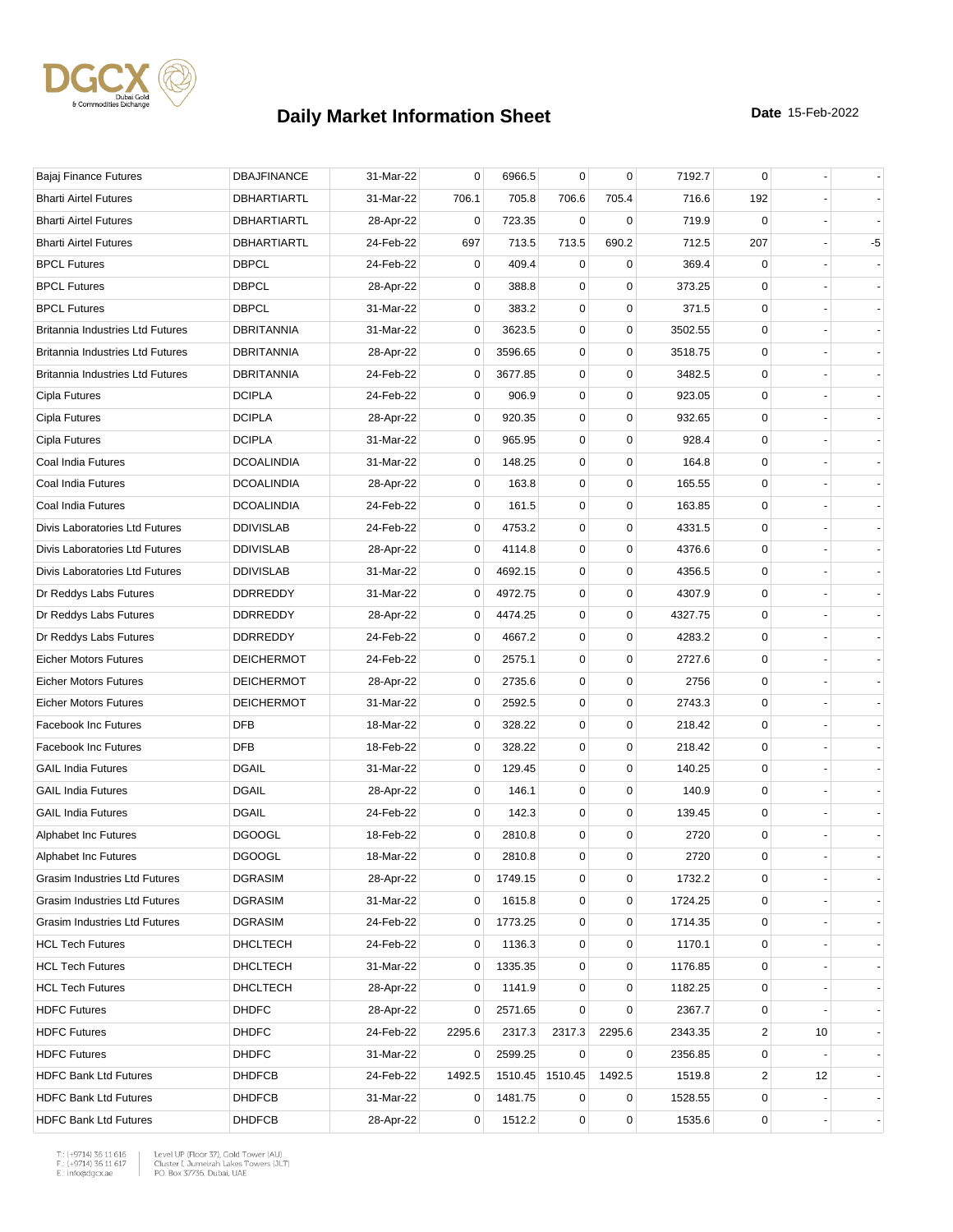

| Hero MotoCorp Futures                | <b>DHEROMOTOCO</b> | 28-Apr-22 | 0           | 2827.1     | 0           | $\mathbf 0$     | 2811.25  | 0           |    |              |
|--------------------------------------|--------------------|-----------|-------------|------------|-------------|-----------------|----------|-------------|----|--------------|
| Hero MotoCorp Futures                | <b>DHEROMOTOCO</b> | 31-Mar-22 | 0           | 2465.7     | $\mathbf 0$ | 0               | 2798.35  | 0           |    |              |
| Hero MotoCorp Futures                | <b>DHEROMOTOCO</b> | 24-Feb-22 | 0           | 2660.55    | $\mathbf 0$ | $\mathbf 0$     | 2782.3   | $\mathbf 0$ |    |              |
| Hindalco Ind Futures                 | <b>DHINDALCO</b>   | 24-Feb-22 | 524.2       | 531.75     | 531.75      | 524.1           | 534.55   | 197         | 2  | $\mathbf{1}$ |
| <b>Hindalco Ind Futures</b>          | <b>DHINDALCO</b>   | 31-Mar-22 | 528.4       | 528.6      | 534.2       | 527.7           | 537.65   | 192         |    |              |
| <b>Hindalco Ind Futures</b>          | <b>DHINDALCO</b>   | 28-Apr-22 | 0           | 493.6      | 0           | 0               | 540.1    | 0           |    |              |
| <b>Hindustan Unilever Futures</b>    | DHINDUNILVR        | 28-Apr-22 | 0           | 2365       | 0           | $\mathbf 0$     | 2317     | 0           |    |              |
| <b>Hindustan Unilever Futures</b>    | DHINDUNILVR        | 31-Mar-22 | 0           | 2357.85    | $\Omega$    | $\mathbf 0$     | 2306.35  | $\mathbf 0$ |    |              |
| <b>Hindustan Unilever Futures</b>    | DHINDUNILVR        | 24-Feb-22 | 2262.5      | 2303.5     | 2303.5      | 2262.5          | 2293.1   | 19          | 6  | $-19$        |
| <b>ICICI Bank Ltd Futures</b>        | <b>DICICIBC</b>    | 24-Feb-22 | 753.55      | 776.25     | 776.25      | 751.7           | 777.05   | 10          | 2  |              |
| <b>ICICI Bank Ltd Futures</b>        | <b>DICICIBC</b>    | 31-Mar-22 | 0           | 745.9      | $\mathbf 0$ | 0               | 781.55   | $\mathbf 0$ |    |              |
| <b>ICICI Bank Ltd Futures</b>        | <b>DICICIBC</b>    | 28-Apr-22 | 0           | 814.65     | 0           | $\mathbf 0$     | 785.15   | 0           |    |              |
| IndusInd Bank Futures                | <b>DINDUSINDBK</b> | 28-Apr-22 | 0           | 898.55     | 0           | 0               | 981.1    | 0           |    |              |
| IndusInd Bank Futures                | <b>DINDUSINDBK</b> | 31-Mar-22 | 0           | 897.7      | $\mathbf 0$ | $\mathbf 0$     | 976.6    | 0           |    |              |
| IndusInd Bank Futures                | <b>DINDUSINDBK</b> | 24-Feb-22 | 0           | 985        | $\mathbf 0$ | $\mathbf 0$     | 971      | 0           |    |              |
| Infosys Ltd Futures                  | <b>DINFO</b>       | 24-Feb-22 | 1737.45     | 1737.45    |             | 1737.45 1737.45 | 1740.55  | 1           | 3  | $\mathbf{1}$ |
| Infosys Ltd Futures                  | <b>DINFO</b>       | 31-Mar-22 | 0           | 1919.1     | $\mathbf 0$ | $\mathbf 0$     | 1750.6   | $\mathbf 0$ |    |              |
| Infosys Ltd Futures                  | <b>DINFO</b>       | 28-Apr-22 | 0           | 1750.1     | $\mathbf 0$ | $\pmb{0}$       | 1758.65  | $\mathbf 0$ |    |              |
| <b>IOC Futures</b>                   | <b>DIOC</b>        | 28-Apr-22 | 0           | 123.4      | 0           | 0               | 120.15   | 0           |    |              |
| <b>IOC Futures</b>                   | <b>DIOC</b>        | 31-Mar-22 | 0           | 112.05     | $\mathbf 0$ | $\mathbf 0$     | 119.6    | 0           |    |              |
| <b>IOC Futures</b>                   | <b>DIOC</b>        | 24-Feb-22 | 0           | 129.55     | $\mathbf 0$ | $\mathbf 0$     | 118.9    | 0           |    |              |
| <b>ITC Futures</b>                   | <b>DITC</b>        | 24-Feb-22 | 220.25      | 222.35     | 222.5       | 220.25          | 223.3    | 5           | 33 | $\mathbf{1}$ |
| <b>ITC Futures</b>                   | <b>DITC</b>        | 31-Mar-22 | $\mathbf 0$ | 219        | $\mathbf 0$ | $\mathbf 0$     | 224.6    | 0           |    |              |
| <b>ITC Futures</b>                   | <b>DITC</b>        | 28-Apr-22 | 0           | 217.8      | $\mathbf 0$ | $\mathbf 0$     | 225.6    | $\mathbf 0$ |    |              |
| JP Morgan Chase Futures              | <b>DJPM</b>        | 18-Mar-22 | 0           | 162.79     | 0           | 0               | 152.45   | $\mathbf 0$ |    |              |
| JP Morgan Chase Futures              | <b>DJPM</b>        | 18-Feb-22 | 0           | 162.79     | 0           | $\mathbf 0$     | 152.45   | 0           |    |              |
| <b>JSW Steel Limited Futures</b>     | <b>DJSWSTEEL</b>   | 28-Apr-22 | 0           | 641.35     | 0           | $\mathbf 0$     | 648.15   | 0           |    |              |
| <b>JSW Steel Limited Futures</b>     | <b>DJSWSTEEL</b>   | 31-Mar-22 | 0           | 654.7      | 0           | $\mathbf 0$     | 645.2    | $\mathbf 0$ |    |              |
| <b>JSW Steel Limited Futures</b>     | <b>DJSWSTEEL</b>   | 24-Feb-22 | 0           | 693.5      | $\Omega$    | $\mathbf 0$     | 641.5    | $\mathbf 0$ |    |              |
| Kotak Mahindra Bank Futures          | <b>DKOTAKBANK</b>  | 24-Feb-22 | 1764        | 1803.3     |             | 1803.3 1762.95  | 1815.5   | 16          | 2  | $-12$        |
| Kotak Mahindra Bank Futures          | <b>DKOTAKBANK</b>  | 31-Mar-22 | 0           | 1779.65    | 0           | 0               | 1825.95  | 0           |    |              |
| Kotak Mahindra Bank Futures          | <b>DKOTAKBANK</b>  | 28-Apr-22 | 0           | 1884.7     | $\mathbf 0$ | $\mathbf 0$     | 1834.4   | $\mathbf 0$ |    |              |
| Larsen Toubro Ltd Futures            | DLT                | 28-Apr-22 | 0           | 1956.5     | 0           | 0               | 1898.05  | 0           |    |              |
| Larsen Toubro Ltd Futures            | DLT                | 31-Mar-22 | 0           | 1911.9     | 0           | $\mathbf 0$     | 1889.35  | 0           |    |              |
| Larsen Toubro Ltd Futures            | DLT                | 24-Feb-22 | 1821.75     | 1868.3     |             | 1868.3 1821.75  | 1878.5   | 4           | 16 |              |
| Mahindra N Mahindra Futures          | <b>DMNM</b>        | 24-Feb-22 | 0           | 906.65     | 0           | 0               | 855.7    | 0           |    |              |
| Mahindra N Mahindra Futures          | <b>DMNM</b>        | 31-Mar-22 | 0           | 840.75     | 0           | $\mathbf 0$     | 860.65   | 0           |    |              |
| Mahindra N Mahindra Futures          | <b>DMNM</b>        | 28-Apr-22 | 0           | 868.35     | 0           | $\pmb{0}$       | 864.65   | 0           |    |              |
| <b>Microsoft Corporation Futures</b> | <b>DMSFT</b>       | 18-Feb-22 | 0           | 300.83     | 0           | 0               | 294.99   | 0           |    |              |
| <b>Microsoft Corporation Futures</b> | <b>DMSFT</b>       | 18-Mar-22 | 0           | 300.83     | 0           | $\mathbf 0$     | 294.99   | 0           |    |              |
| Maruti Suzuki Ltd Futures            | <b>DMSIL</b>       | 28-Apr-22 | 0           | 8742       | 0           | $\pmb{0}$       | 8723.95  | 0           |    |              |
| Maruti Suzuki Ltd Futures            | <b>DMSIL</b>       | 31-Mar-22 | 0           | 7383.35    | 0           | 0               | 8683.85  | 0           |    |              |
| Maruti Suzuki Ltd Futures            | <b>DMSIL</b>       | 24-Feb-22 | 8496.75     | 8534.3     |             | 8535 8496.75    | 8634.05  | 4           | 4  |              |
| Nestle India Limited Futures         | <b>DNESTLEIND</b>  | 24-Feb-22 |             | 0 19374.15 | 0           | $\pmb{0}$       | 18211.05 | 0           |    |              |

 $\begin{tabular}{|l|l|l|l|} \hline $\mathsf{T}$: $(+9714)$ 36 11 616 & \textit{Level UP (Flow 37)},\textit{Gold Tower (AU)}$ \\ \hline \multicolumn{3}{|l|}{\mathsf{F}}:\\ $(+9714)$ 36 11 617 & \textit{Cluster I, Jumerirah Lakes Tower (JUT)}$ \\ \multicolumn{3}{|l|}{\mathsf{E}}:\\ $\text{infogdgcxae}$ & \multicolumn{3}{|l|}{\mathsf{PO}}. \textit{Box 37736, Dubai, UAE} \hline \end{tabular}$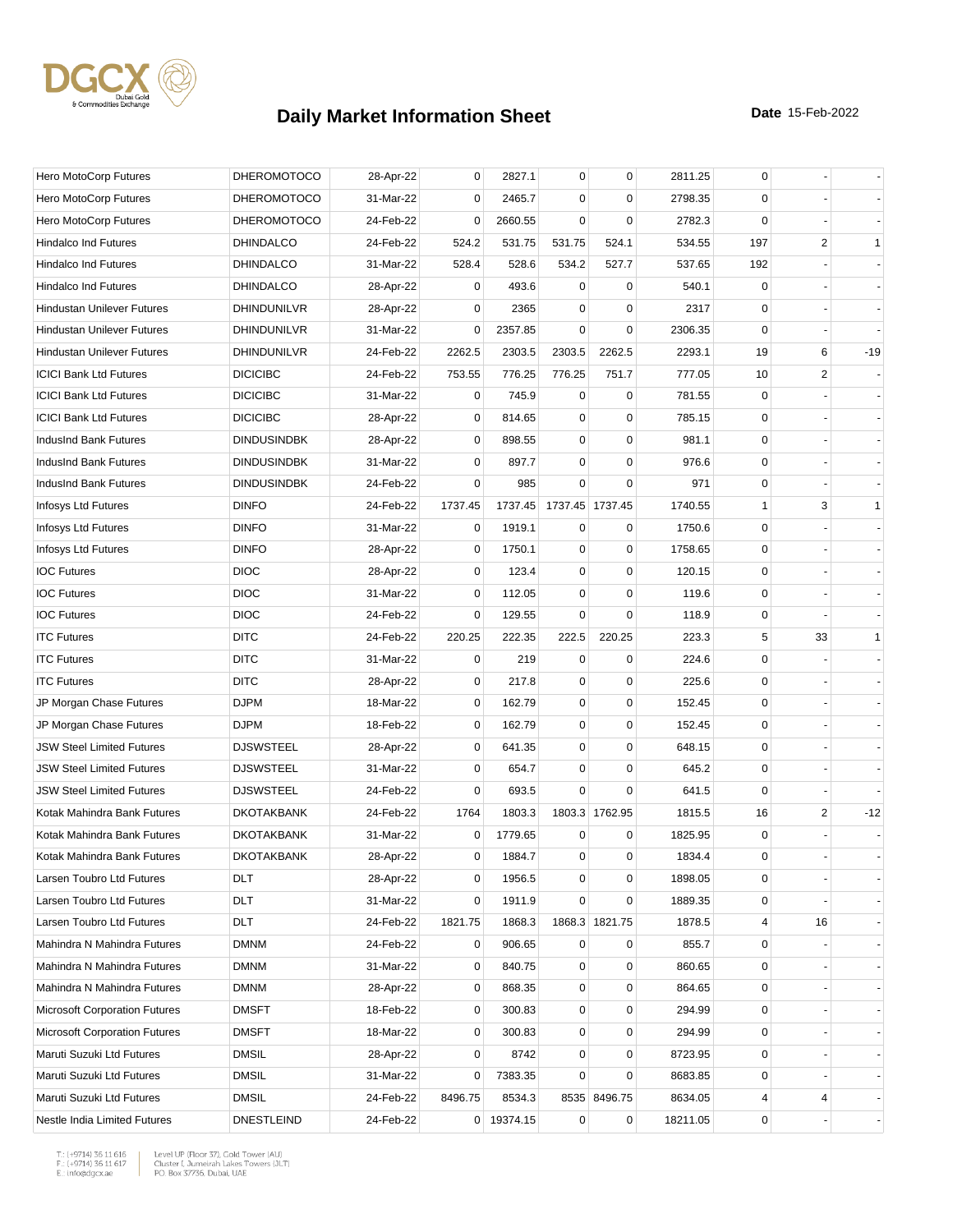

| Nestle India Limited Futures                     | <b>DNESTLEIND</b>  | 31-Mar-22 | 0           | 19675.9  | 0           | $\mathbf 0$     | 18316.1 | 0           |   |      |
|--------------------------------------------------|--------------------|-----------|-------------|----------|-------------|-----------------|---------|-------------|---|------|
| Nestle India Limited Futures                     | <b>DNESTLEIND</b>  | 28-Apr-22 | $\mathbf 0$ | 19095.25 | $\mathbf 0$ | $\mathbf 0$     | 18400.6 | 0           |   |      |
| <b>NTPC Futures</b>                              | <b>DNTPC</b>       | 28-Apr-22 | 0           | 137.5    | 0           | $\mathbf 0$     | 136.95  | $\mathbf 0$ |   |      |
| <b>NTPC Futures</b>                              | <b>DNTPC</b>       | 31-Mar-22 | 0           | 128.6    | $\mathbf 0$ | $\mathbf 0$     | 136.3   | $\mathbf 0$ |   |      |
| <b>NTPC Futures</b>                              | <b>DNTPC</b>       | 24-Feb-22 | 0           | 137.35   | 0           | $\mathbf 0$     | 135.55  | 0           |   |      |
| <b>ONGC Futures</b>                              | <b>DONGC</b>       | 24-Feb-22 | $\mathbf 0$ | 155.75   | $\mathbf 0$ | $\mathbf 0$     | 164.35  | $\mathbf 0$ |   |      |
| <b>ONGC Futures</b>                              | <b>DONGC</b>       | 31-Mar-22 | 0           | 142.45   | $\mathbf 0$ | $\mathbf 0$     | 165.3   | 0           |   |      |
| <b>ONGC Futures</b>                              | <b>DONGC</b>       | 28-Apr-22 | 0           | 167.8    | $\mathbf 0$ | $\mathbf 0$     | 166.1   | 0           |   |      |
| <b>Power Grid Futures</b>                        | <b>DPOWERGRID</b>  | 28-Apr-22 | 0           | 222.45   | $\mathbf 0$ | $\mathbf 0$     | 205.85  | $\mathbf 0$ |   |      |
| <b>Power Grid Futures</b>                        | <b>DPOWERGRID</b>  | 31-Mar-22 | 0           | 208.2    | 0           | 0               | 204.9   | 0           |   |      |
| <b>Power Grid Futures</b>                        | <b>DPOWERGRID</b>  | 24-Feb-22 | 0           | 206.35   | $\Omega$    | $\mathbf 0$     | 203.7   | 0           |   |      |
| Reliance Industries Ltd Futures                  | DRIL               | 24-Feb-22 | 2363.8      | 2422     | 2422        | 2363.8          | 2421.15 | 6           | 9 |      |
| <b>Reliance Industries Ltd Futures</b>           | <b>DRIL</b>        | 31-Mar-22 | 0           | 2391.8   | 0           | 0               | 2435.1  | 0           |   |      |
| <b>Reliance Industries Ltd Futures</b>           | DRIL               | 28-Apr-22 | 0           | 2411.7   | $\mathbf 0$ | $\mathbf 0$     | 2446.35 | 0           |   |      |
| SBI Life Insurance Company Ltd<br><b>Futures</b> | <b>DSBILIFE</b>    | 28-Apr-22 | 0           | 1247.95  | 0           | $\mathbf 0$     | 1133.1  | 0           |   |      |
| SBI Life Insurance Company Ltd<br><b>Futures</b> | <b>DSBILIFE</b>    | 31-Mar-22 | $\mathbf 0$ | 1211.8   | 0           | 0               | 1127.9  | $\mathbf 0$ |   |      |
| SBI Life Insurance Company Ltd<br><b>Futures</b> | <b>DSBILIFE</b>    | 24-Feb-22 | 0           | 1181.25  | $\mathbf 0$ | $\mathbf 0$     | 1121.4  | 0           |   |      |
| State Bank of India Futures                      | <b>DSBIN</b>       | 24-Feb-22 | 503.35      | 515.25   | 515.25      | 498.5           | 525.5   | 38          |   |      |
| State Bank of India Futures                      | <b>DSBIN</b>       | 31-Mar-22 | 0           | 458      | 0           | 0               | 528.5   | 0           |   |      |
| State Bank of India Futures                      | <b>DSBIN</b>       | 28-Apr-22 | 0           | 523      | $\Omega$    | $\mathbf 0$     | 530.95  | 0           |   |      |
| Sun Pharma Futures                               | <b>DSUNPHARMA</b>  | 28-Apr-22 | 0           | 821.1    | $\Omega$    | $\Omega$        | 887.1   | $\mathbf 0$ |   |      |
| Sun Pharma Futures                               | <b>DSUNPHARMA</b>  | 31-Mar-22 | 869.15      | 867.3    | 869.15      | 866.55          | 883     | 192         |   |      |
| Sun Pharma Futures                               | <b>DSUNPHARMA</b>  | 24-Feb-22 | 866.85      | 874.2    | 874.65      | 861.5           | 877.95  | 202         | 1 |      |
| <b>Tata Steel Futures</b>                        | <b>DTATASTEEL</b>  | 24-Feb-22 | 1174.95     | 1206.55  | 1206.55     | 1163.1          | 1209.35 | 6           | 4 | $-2$ |
| <b>Tata Steel Futures</b>                        | <b>DTATASTEEL</b>  | 31-Mar-22 | 0           | 1116.3   | 0           | 0               | 1216.3  | 0           |   |      |
| <b>Tata Steel Futures</b>                        | <b>DTATASTEEL</b>  | 28-Apr-22 | 0           | 1127.1   | $\mathbf 0$ | $\mathbf 0$     | 1221.95 | 0           |   |      |
| <b>TCS Ltd Futures</b>                           | <b>DTCS</b>        | 28-Apr-22 | 0           | 3831     | 0           | 0               | 3862.6  | 0           |   |      |
| <b>TCS Ltd Futures</b>                           | <b>DTCS</b>        | 31-Mar-22 | 0           | 3785.6   | $\Omega$    | 0               | 3844.9  | 0           |   |      |
| <b>TCS Ltd Futures</b>                           | <b>DTCS</b>        | 24-Feb-22 | 3779.45     | 3806.85  |             | 3806.85 3755.15 | 3822.8  | 5           | 4 |      |
| <b>Tech Mahindra Futures</b>                     | <b>DTECHM</b>      | 24-Feb-22 | 0           | 1561.25  | 0           | 0               | 1441.55 | 0           |   |      |
| <b>Tech Mahindra Futures</b>                     | <b>DTECHM</b>      | 31-Mar-22 | 0           | 1824.95  | 0           | 0               | 1449.85 | $\Omega$    |   |      |
| Tech Mahindra Futures                            | <b>DTECHM</b>      | 28-Apr-22 | 0           | 1524.9   | 0           | 0               | 1456.55 | 0           |   |      |
| <b>Titan Company Limited Futures</b>             | DTITAN             | 28-Apr-22 | 0           | 2415.05  | 0           | $\mathbf 0$     | 2525.2  | 0           |   |      |
| <b>Titan Company Limited Futures</b>             | <b>DTITAN</b>      | 31-Mar-22 | 0           | 2471.15  | 0           | $\mathbf 0$     | 2513.6  | 0           |   |      |
| <b>Titan Company Limited Futures</b>             | DTITAN             | 24-Feb-22 | 0           | 2411.65  | 0           | $\mathbf 0$     | 2499.2  | 0           |   |      |
| <b>Tata Motors Ltd Futures</b>                   | DTTMT              | 24-Feb-22 | 472.65      | 491      | 491         | 469.7           | 504.65  | 198         | 6 |      |
| <b>Tata Motors Ltd Futures</b>                   | DTTMT              | 31-Mar-22 | 482.6       | 481.4    | 489.5       | 481.4           | 507.6   | 192         |   |      |
| <b>Tata Motors Ltd Futures</b>                   | DTTMT              | 28-Apr-22 | 0           | 498.5    | 0           | 0               | 509.9   | 0           |   |      |
| <b>Ultratech Cement Futures</b>                  | <b>DULTRACEMCO</b> | 28-Apr-22 | 0           | 7213.4   | 0           | 0               | 7375.9  | 0           |   |      |
| <b>Ultratech Cement Futures</b>                  | <b>DULTRACEMCO</b> | 31-Mar-22 | 0           | 7499.85  | 0           | $\mathbf 0$     | 7342    | 0           |   |      |
| <b>Ultratech Cement Futures</b>                  | <b>DULTRACEMCO</b> | 24-Feb-22 | 0           | 7691.4   | 0           | $\pmb{0}$       | 7299.9  | 0           |   |      |
| <b>UPL Futures</b>                               | <b>DUPL</b>        | 24-Feb-22 | 0           | 732.55   | 0           | $\pmb{0}$       | 745.7   | 0           |   |      |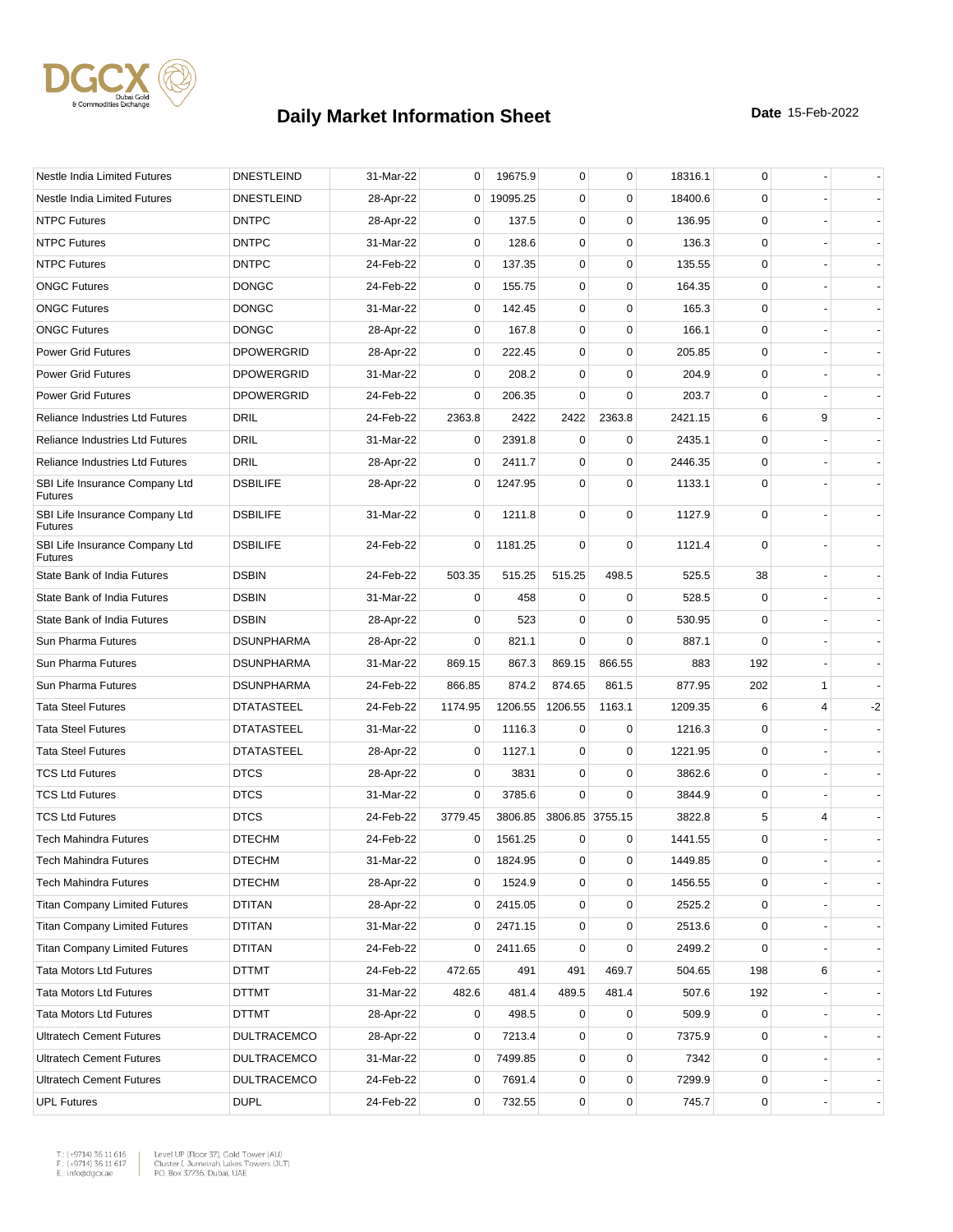

| <b>UPL Futures</b>      | <b>DUPL</b>     | 31-Mar-22 | 0            | 757    | $\mathbf 0$    | 0           | 750    | 0        |  |
|-------------------------|-----------------|-----------|--------------|--------|----------------|-------------|--------|----------|--|
| <b>UPL Futures</b>      | <b>DUPL</b>     | 28-Apr-22 | 0            | 804    | $\mathbf 0$    | 0           | 753.45 | 0        |  |
| Vedanta Futures         | <b>DVEDL</b>    | 28-Apr-22 | 0            | 323.2  | $\mathbf 0$    | 0           | 376.3  | $\Omega$ |  |
| <b>Vedanta Futures</b>  | <b>DVEDL</b>    | 31-Mar-22 | $\mathbf{0}$ | 337.95 | 0              | $\mathbf 0$ | 374.6  | 0        |  |
| <b>Vedanta Futures</b>  | <b>DVEDL</b>    | 24-Feb-22 | $\Omega$     | 350.8  | $\mathbf 0$    | 0           | 372.45 | 0        |  |
| <b>Wipro Futures</b>    | <b>DWIPRO</b>   | 24-Feb-22 | $\mathbf{0}$ | 646.15 | $\mathbf 0$    | 0           | 564.1  | 0        |  |
| <b>Wipro Futures</b>    | <b>DWIPRO</b>   | 31-Mar-22 | $\Omega$     | 724    | $\mathbf 0$    | $\Omega$    | 567.35 | $\Omega$ |  |
| <b>Wipro Futures</b>    | <b>DWIPRO</b>   | 28-Apr-22 | 0            | 571.8  | $\mathbf 0$    | 0           | 569.95 | 0        |  |
| <b>Yes Bank Futures</b> | <b>DYESBANK</b> | 28-Apr-22 | $\Omega$     | 13.85  | $\Omega$       | $\Omega$    | 13.65  | $\Omega$ |  |
| <b>Yes Bank Futures</b> | <b>DYESBANK</b> | 31-Mar-22 | $\Omega$     | 13.8   | $\overline{0}$ | 0           | 13.6   | 0        |  |
| <b>Yes Bank Futures</b> | <b>DYESBANK</b> | 24-Feb-22 | 0            | 12.85  | $\mathbf 0$    | 0           | 13.5   | 0        |  |

#### **DGCX Hydrocarbons**

| <b>Contract Name</b>           | <b>Contract Code</b> | <b>Expiry</b> | Opening<br>Price | Closing High<br><b>Price</b> |             | Low         | <b>Settlement</b><br>Price | Volume      | Open<br><b>Interest</b> | Change<br>in Ol |
|--------------------------------|----------------------|---------------|------------------|------------------------------|-------------|-------------|----------------------------|-------------|-------------------------|-----------------|
| <b>Brent Crude Oil Futures</b> | <b>DBRC</b>          | 27-Apr-23     | 0                | 69.42                        | $\mathbf 0$ | $\mathbf 0$ | 80.16                      | $\mathbf 0$ |                         |                 |
| <b>Brent Crude Oil Futures</b> | <b>DBRC</b>          | 27-Feb-23     | $\mathbf 0$      | 65.2                         | 0           | $\mathbf 0$ | 81.13                      | $\mathbf 0$ |                         |                 |
| <b>Brent Crude Oil Futures</b> | <b>DBRC</b>          | 30-Mar-23     | $\mathbf 0$      | 69.42                        | $\mathbf 0$ | $\mathbf 0$ | 80.64                      | $\mathbf 0$ |                         |                 |
| <b>Brent Crude Oil Futures</b> | <b>DBRC</b>          | 29-Nov-22     | 0                | 58.2                         | 0           | 0           | 82.86                      | 0           |                         |                 |
| <b>Brent Crude Oil Futures</b> | <b>DBRC</b>          | 28-Dec-22     | $\mathbf 0$      | 58.2                         | $\mathbf 0$ | $\Omega$    | 82.21                      | $\Omega$    |                         |                 |
| <b>Brent Crude Oil Futures</b> | <b>DBRC</b>          | 30-Jan-23     | 0                | 58.2                         | 0           | $\mathbf 0$ | 81.65                      | $\mathbf 0$ |                         |                 |
| <b>Brent Crude Oil Futures</b> | <b>DBRC</b>          | 25-Feb-22     | $\mathbf 0$      | 90.6                         | $\mathbf 0$ | 0           | 93.28                      | 0           | 6                       |                 |
| <b>Brent Crude Oil Futures</b> | <b>DBRC</b>          | 30-Mar-22     | 0                | 45.45                        | 0           | 0           | 91.1                       | $\mathsf 0$ |                         |                 |
| <b>Brent Crude Oil Futures</b> | <b>DBRC</b>          | 28-Apr-22     | $\mathbf 0$      | 42.3                         | 0           | $\mathbf 0$ | 89.29                      | $\mathbf 0$ |                         |                 |
| <b>Brent Crude Oil Futures</b> | <b>DBRC</b>          | 30-May-22     | 0                | 49.07                        | 0           | 0           | 87.89                      | $\mathbf 0$ |                         |                 |
| <b>Brent Crude Oil Futures</b> | <b>DBRC</b>          | 29-Jun-22     | $\Omega$         | 49.07                        | $\mathbf 0$ | $\mathbf 0$ | 86.83                      | $\mathbf 0$ |                         |                 |
| <b>Brent Crude Oil Futures</b> | <b>DBRC</b>          | 28-Jul-22     | 0                | 51.51                        | 0           | $\mathbf 0$ | 85.88                      | $\mathbf 0$ |                         |                 |
| <b>Brent Crude Oil Futures</b> | <b>DBRC</b>          | 30-Aug-22     | $\mathbf 0$      | 51.51                        | $\mathbf 0$ | $\mathbf 0$ | 85.02                      | $\mathbf 0$ |                         |                 |
| <b>Brent Crude Oil Futures</b> | <b>DBRC</b>          | 29-Sep-22     | $\mathbf 0$      | 58.2                         | 0           | $\mathbf 0$ | 84.26                      | $\mathbf 0$ |                         |                 |
| <b>Brent Crude Oil Futures</b> | <b>DBRC</b>          | 28-Oct-22     | $\Omega$         | 58.2                         | $\mathbf 0$ | $\mathbf 0$ | 83.55                      | $\mathbf 0$ |                         |                 |
| <b>Brent Crude Oil Futures</b> | <b>DBRC</b>          | 28-Jul-23     | $\mathbf 0$      | 71.5                         | 0           | 0           | 78.96                      | 0           |                         |                 |
| <b>Brent Crude Oil Futures</b> | <b>DBRC</b>          | 30-May-23     | $\mathbf 0$      | 67.77                        | 0           | $\mathbf 0$ | 79.73                      | $\mathbf 0$ |                         |                 |
| <b>Brent Crude Oil Futures</b> | <b>DBRC</b>          | 29-Jun-23     | 0                | 71.5                         | 0           | $\mathbf 0$ | 79.34                      | $\mathbf 0$ |                         |                 |
| <b>WTI Crude Oil Futures</b>   | <b>DWTI</b>          | 19-Jun-23     | $\Omega$         | 54.23                        | 0           | $\mathbf 0$ | 75.73                      | $\mathbf 0$ |                         |                 |
| <b>WTI Crude Oil Futures</b>   | <b>DWTI</b>          | 19-May-28     | 0                | 45.32                        | 0           | $\mathbf 0$ | 65.92                      | $\mathbf 0$ |                         |                 |
| WTI Crude Oil Futures          | <b>DWTI</b>          | 19-Jul-23     | $\mathbf 0$      | 72.34                        | $\mathbf 0$ | 0           | 75.26                      | $\mathbf 0$ |                         |                 |
| <b>WTI Crude Oil Futures</b>   | <b>DWTI</b>          | 19-Oct-22     | $\mathbf 0$      | 57.05                        | 0           | $\pmb{0}$   | 80.68                      | $\mathbf 0$ |                         |                 |
| <b>WTI Crude Oil Futures</b>   | <b>DWTI</b>          | 19-Sep-22     | $\mathbf 0$      | 49.55                        | $\mathbf 0$ | 0           | 81.5                       | $\mathbf 0$ |                         |                 |
| <b>WTI Crude Oil Futures</b>   | <b>DWTI</b>          | 19-Aug-22     | $\mathbf 0$      | 49                           | 0           | $\mathbf 0$ | 82.43                      | $\mathbf 0$ |                         |                 |
| <b>WTI Crude Oil Futures</b>   | <b>DWTI</b>          | 19-Jul-22     | $\mathbf 0$      | 49                           | $\mathbf 0$ | 0           | 83.49                      | 0           |                         |                 |
| <b>WTI Crude Oil Futures</b>   | <b>DWTI</b>          | 20-Jun-22     | 0                | 45.2                         | 0           | $\pmb{0}$   | 84.79                      | $\mathsf 0$ |                         |                 |
| <b>WTI Crude Oil Futures</b>   | <b>DWTI</b>          | 19-May-27     | $\Omega$         | 45.32                        | $\mathbf 0$ | $\mathbf 0$ | 66.27                      | $\mathbf 0$ |                         |                 |
| <b>WTI Crude Oil Futures</b>   | <b>DWTI</b>          | 19-Apr-22     | 0                | 91.36                        | 0           | 0           | 88.29                      | $\mathbf 0$ |                         |                 |
| <b>WTI Crude Oil Futures</b>   | <b>DWTI</b>          | 19-May-22     | $\Omega$         | 56.4                         | $\mathbf 0$ | $\mathbf 0$ | 86.39                      | $\mathbf 0$ |                         |                 |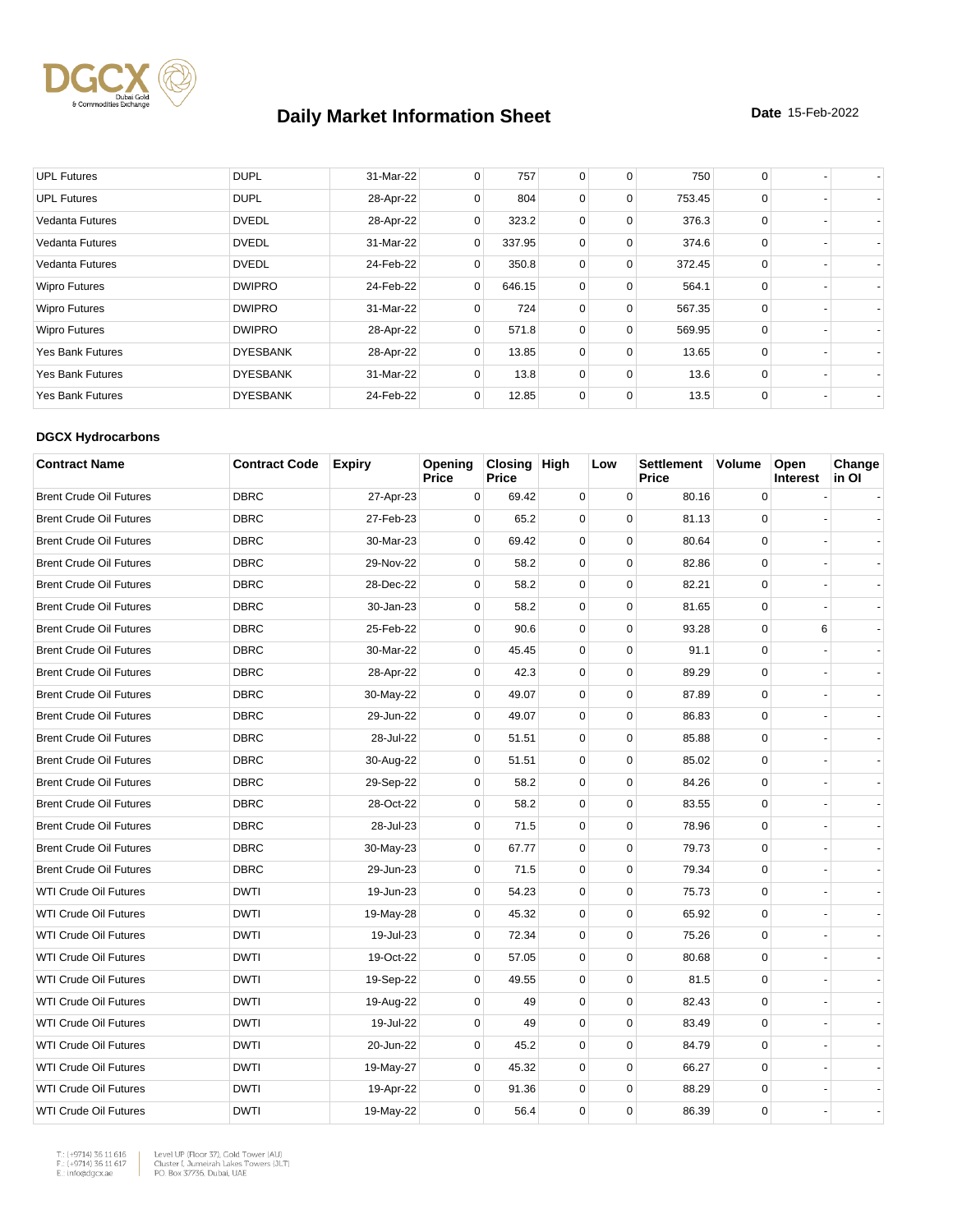

| <b>WTI Crude Oil Futures</b>      | <b>DWTI</b>  | 18-Nov-22 | 0           | 55.74 | 0           | $\mathbf 0$ | 79.91 | 0            |    |  |
|-----------------------------------|--------------|-----------|-------------|-------|-------------|-------------|-------|--------------|----|--|
| <b>WTI Crude Oil Futures</b>      | <b>DWTI</b>  | 19-May-23 | 0           | 54.23 | 0           | $\mathbf 0$ | 76.23 | $\mathbf 0$  |    |  |
| <b>WTI Crude Oil Futures</b>      | <b>DWTI</b>  | 17-Nov-23 | 0           | 52.56 | $\mathbf 0$ | $\mathbf 0$ | 73.79 | $\mathbf 0$  |    |  |
| <b>WTI Crude Oil Futures</b>      | <b>DWTI</b>  | 20-May-24 | $\mathbf 0$ | 52.56 | $\mathbf 0$ | $\mathbf 0$ | 71.74 | $\mathbf 0$  |    |  |
| <b>WTI Crude Oil Futures</b>      | <b>DWTI</b>  | 19-Nov-24 | 0           | 55.2  | 0           | $\mathbf 0$ | 70.27 | $\mathbf 0$  |    |  |
| <b>WTI Crude Oil Futures</b>      | <b>DWTI</b>  | 19-May-25 | 0           | 55.11 | $\mathbf 0$ | $\mathbf 0$ | 69.01 | $\mathbf 0$  |    |  |
| <b>WTI Crude Oil Futures</b>      | <b>DWTI</b>  | 19-Nov-25 | 0           | 53.58 | $\mathbf 0$ | $\mathbf 0$ | 68.09 | $\mathbf 0$  |    |  |
| <b>WTI Crude Oil Futures</b>      | <b>DWTI</b>  | 18-May-26 | 0           | 51    | $\mathbf 0$ | $\mathbf 0$ | 67.24 | $\mathbf 0$  |    |  |
| <b>WTI Crude Oil Futures</b>      | <b>DWTI</b>  | 19-Nov-26 | 0           | 47.25 | $\mathbf 0$ | $\mathbf 0$ | 66.72 | 0            |    |  |
| <b>WTI Crude Oil Futures</b>      | <b>DWTI</b>  | 21-Mar-22 | 0           | 93.33 | $\mathbf 0$ | $\mathbf 0$ | 90.21 | $\mathbf{0}$ | 8  |  |
| <b>WTI Crude Oil Futures</b>      | <b>DWTI</b>  | 21-Feb-22 | 94.8        | 92    | 94.8        | 91.74       | 92.07 | 9            | 11 |  |
| <b>WTI Crude Oil Futures</b>      | <b>DWTI</b>  | 17-Feb-23 | 0           | 59.05 | $\mathbf 0$ | $\mathbf 0$ | 77.82 | $\mathbf 0$  |    |  |
| <b>WTI Crude Oil Futures</b>      | <b>DWTI</b>  | 19-Jan-23 | 0           | 59.05 | 0           | $\mathbf 0$ | 78.46 | $\mathbf 0$  |    |  |
| <b>WTI Crude Oil Futures</b>      | <b>DWTI</b>  | 19-Dec-22 | 0           | 55.74 | 0           | $\Omega$    | 79.16 | $\mathbf 0$  |    |  |
| <b>WTI Crude Oil Futures</b>      | <b>DWTI</b>  | 18-Nov-27 | 0           | 45.32 | $\mathbf 0$ | $\mathbf 0$ | 66    | $\mathbf 0$  |    |  |
| <b>WTI Crude Oil Futures</b>      | <b>DWTI</b>  | 20-Mar-23 | 0           | 61.96 | 0           | $\mathbf 0$ | 77.24 | $\mathbf{0}$ |    |  |
| <b>WTI Crude Oil Futures</b>      | <b>DWTI</b>  | 19-Apr-23 | 0           | 55.82 | $\mathbf 0$ | $\mathbf 0$ | 76.71 | $\mathbf{0}$ |    |  |
| WTI Crude Oil Mini Futures        | <b>DWTIM</b> | 18-Nov-22 | 0           | 73.4  | $\mathbf 0$ | $\mathbf 0$ | 79.91 | $\mathbf 0$  |    |  |
| WTI Crude Oil Mini Futures        | <b>DWTIM</b> | 19-Oct-22 | 0           | 73.4  | 0           | 0           | 80.68 | 0            |    |  |
| WTI Crude Oil Mini Futures        | <b>DWTIM</b> | 19-Sep-22 | 0           | 64.52 | $\mathbf 0$ | $\mathbf 0$ | 81.5  | 0            |    |  |
| WTI Crude Oil Mini Futures        | <b>DWTIM</b> | 19-Jan-23 | 0           | 76.05 | $\pmb{0}$   | $\mathbf 0$ | 78.46 | 0            |    |  |
| WTI Crude Oil Mini Futures        | <b>DWTIM</b> | 19-Jul-22 | 0           | 61.09 | $\mathbf 0$ | $\mathbf 0$ | 83.49 | 0            |    |  |
| WTI Crude Oil Mini Futures        | <b>DWTIM</b> | 20-Jun-22 | 0           | 58.69 | $\mathbf 0$ | $\mathbf 0$ | 84.79 | 0            |    |  |
| <b>WTI Crude Oil Mini Futures</b> | <b>DWTIM</b> | 19-Aug-22 | 0           | 61.09 | $\mathbf 0$ | $\mathbf 0$ | 82.43 | 0            |    |  |
| WTI Crude Oil Mini Futures        | <b>DWTIM</b> | 21-Feb-22 | 0           | 50.1  | $\mathbf 0$ | $\mathbf 0$ | 92.07 | 0            |    |  |
| WTI Crude Oil Mini Futures        | <b>DWTIM</b> | 21-Mar-22 | 0           | 57.15 | 0           | $\mathbf 0$ | 90.21 | 0            |    |  |
| WTI Crude Oil Mini Futures        | <b>DWTIM</b> | 19-Apr-22 | 0           | 58.69 | 0           | $\mathbf 0$ | 88.29 | $\mathbf 0$  |    |  |
| WTI Crude Oil Mini Futures        | <b>DWTIM</b> | 19-May-22 | 0           | 58.69 | $\mathbf 0$ | $\mathbf 0$ | 86.39 | $\mathbf 0$  |    |  |
| WTI Crude Oil Mini Futures        | <b>DWTIM</b> | 19-Dec-22 | 0           | 73.4  | 0           | $\mathbf 0$ | 79.16 | $\mathbf 0$  |    |  |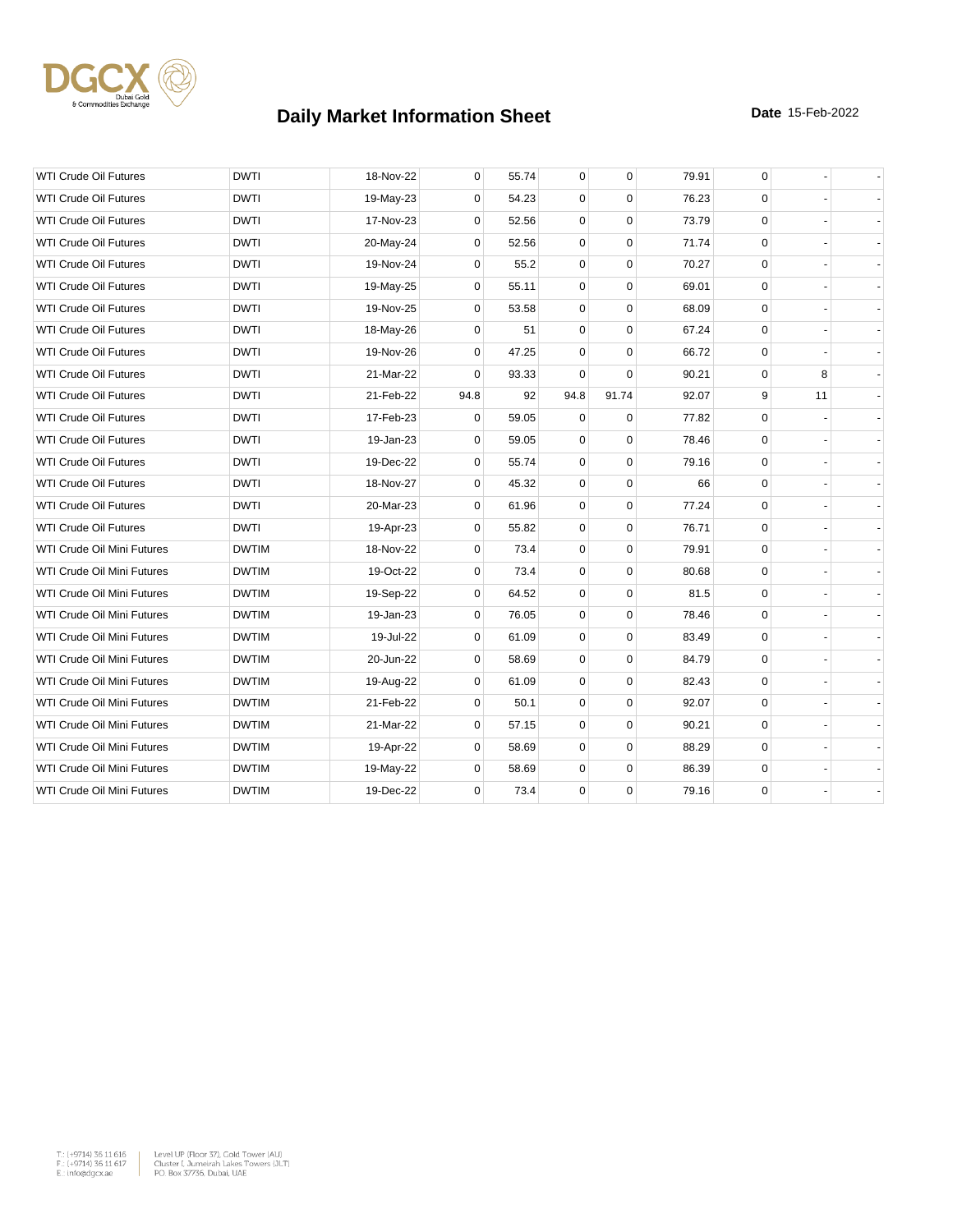

#### **DGCX Metals**

| <b>Contract Name</b>      | <b>Contract Code</b> | <b>Expiry</b> | Opening<br>Price | Closing High<br><b>Price</b> |             | Low         | <b>Settlement</b><br><b>Price</b> | <b>Volume</b> | Open<br>Interest | Change<br>in OI |
|---------------------------|----------------------|---------------|------------------|------------------------------|-------------|-------------|-----------------------------------|---------------|------------------|-----------------|
| <b>Copper Futures</b>     | DCU                  | 27-Apr-22     | 0                | 9830                         | $\mathbf 0$ | $\mathbf 0$ | 10000                             | $\mathsf 0$   |                  |                 |
| <b>Copper Futures</b>     | DCU                  | 24-Feb-22     | $\Omega$         | 9411                         | 0           | $\Omega$    | 9990                              | 0             |                  |                 |
| <b>Copper Futures</b>     | DCU                  | 29-Aug-22     | $\mathbf 0$      | 9443                         | 0           | $\mathbf 0$ | 9973                              | 0             |                  |                 |
| <b>Copper Futures</b>     | DCU                  | 28-Jun-22     | 0                | 9443                         | 0           | $\Omega$    | 9992                              | $\mathbf 0$   |                  |                 |
| <b>Copper Futures</b>     | DCU                  | 28-Nov-22     | $\Omega$         | 9443                         | 0           | $\Omega$    | 9959                              | 0             |                  |                 |
| <b>Gold Futures</b>       | DG                   | 28-Nov-22     | $\Omega$         | 1793                         | 0           | $\Omega$    | 1859.7                            | 0             |                  |                 |
| <b>Gold Futures</b>       | DG                   | 28-Sep-22     | $\Omega$         | 1738.4                       | $\Omega$    | $\Omega$    | 1858.7                            | $\Omega$      |                  |                 |
| <b>Gold Futures</b>       | DG                   | 26-May-22     | 1863.7           | 1857.2                       | 1863.7      | 1855.6      | 1856.7                            | 388           | 3                |                 |
| <b>Gold Futures</b>       | DG                   | 27-Jul-22     | $\Omega$         | 1806                         | 0           | $\Omega$    | 1857.7                            | 0             |                  |                 |
| <b>Gold Futures</b>       | DG                   | 29-Mar-22     | 1880.7           | 1853                         | 1880.9      | 1847        | 1855.7                            | 700           | 708              | 37              |
| <b>Gold Futures</b>       | DG                   | 27-Jan-23     | $\Omega$         | 1793                         | $\Omega$    | $\Omega$    | 1860.7                            | 0             |                  |                 |
| Daily Gold Futures        | <b>DGFC</b>          | 31-Dec-30     | $\Omega$         | 1856                         | $\Omega$    | $\Omega$    | 1851                              | $\mathbf 0$   |                  |                 |
| Spot Gold                 | <b>DGSG</b>          | 31-Dec-30     | 1850             | 1850                         | 1850        | 1850        | 1851.8                            | 10            | 10               | 10              |
| India Gold Quanto Futures | <b>DIG</b>           | 25-Mar-22     | $\mathbf 0$      | 45454                        | $\mathbf 0$ | $\mathbf 0$ | 49405                             | 0             |                  |                 |
| India Gold Quanto Futures | <b>DIG</b>           | 27-Jul-22     | $\Omega$         | 45454                        | 0           | $\mathbf 0$ | 49402                             | 0             |                  |                 |
| India Gold Quanto Futures | <b>DIG</b>           | 26-May-22     | $\mathbf 0$      | 45454                        | 0           | $\Omega$    | 49379                             | 0             |                  |                 |
| India Gold Quanto Futures | <b>DIG</b>           | 26-Sep-22     | $\Omega$         | 46560                        | 0           | $\Omega$    | 49672                             | $\Omega$      |                  |                 |
| India Gold Quanto Futures | <b>DIG</b>           | 24-Nov-22     | $\Omega$         | 46560                        | 0           | $\Omega$    | 49768                             | 0             |                  |                 |
| India Gold Quanto Futures | <b>DIG</b>           | 25-Jan-23     | $\Omega$         | 46560                        | 0           | $\Omega$    | 49869                             | $\mathbf 0$   |                  |                 |
| <b>Silver Futures</b>     | DS                   | 29-Aug-22     | 0                | 24.3                         | 0           | $\Omega$    | 23.54                             | $\mathbf 0$   |                  |                 |
| <b>Silver Futures</b>     | <b>DS</b>            | 28-Nov-22     | 0                | 23.3                         | 0           | $\mathbf 0$ | 23.59                             | 0             |                  |                 |
| <b>Silver Futures</b>     | <b>DS</b>            | 28-Jun-22     | $\Omega$         | 26.24                        | 0           | $\Omega$    | 23.49                             | 0             |                  |                 |
| <b>Silver Futures</b>     | <b>DS</b>            | 24-Feb-22     | 23.845           | 23.375                       | 23.845      | 23.195      | 23.39                             | 10            | 91               | 3               |
| <b>Silver Futures</b>     | DS                   | 27-Apr-22     | $\Omega$         | 26.23                        | 0           | $\Omega$    | 23.44                             | $\mathbf 0$   |                  |                 |

#### **DGCX Currency Options**

| <b>Contract Name</b> | Contract<br>Code | <b>Expiry</b> | <b>Series</b>       | Opening<br>Price | <b>Closing</b><br><b>Price</b> | High     | Low      | Settlement   Volume<br><b>Price</b> |          | Open<br>Interest in OI | Change |
|----------------------|------------------|---------------|---------------------|------------------|--------------------------------|----------|----------|-------------------------------------|----------|------------------------|--------|
| Indian Rupee Options | <b>DINRO</b>     |               | 24-Feb-22 CE-123.08 | $\Omega$         | 8.39                           | 0        | $\Omega$ | 9.5                                 | 0        |                        |        |
| Indian Rupee Options | <b>DINRO</b>     |               | 24-Feb-22 CE-123.46 | $\Omega$         | 8.03                           | 0        | $\Omega$ | 9.12                                | $\Omega$ |                        |        |
| Indian Rupee Options | <b>DINRO</b>     |               | 24-Feb-22 CE-123.84 | $\Omega$         | 7.66                           | $\Omega$ | $\Omega$ | 8.74                                | $\Omega$ |                        |        |
| Indian Rupee Options | <b>DINRO</b>     |               | 24-Feb-22 CE-124.22 | $\Omega$         | 7.3                            | $\Omega$ | $\Omega$ | 8.36                                | $\Omega$ |                        |        |
| Indian Rupee Options | <b>DINRO</b>     |               | 24-Feb-22 CE-124.61 | $\Omega$         | 6.93                           | 0        | 0        | 7.97                                | $\Omega$ |                        |        |
| Indian Rupee Options | <b>DINRO</b>     |               | 24-Feb-22 CE-125.00 | $\Omega$         | 6.57                           | $\Omega$ | $\Omega$ | 7.58                                | $\Omega$ |                        |        |
| Indian Rupee Options | <b>DINRO</b>     |               | 24-Feb-22 CE-125.39 | $\Omega$         | 6.21                           | $\Omega$ | $\Omega$ | 7.19                                | $\Omega$ |                        |        |
| Indian Rupee Options | <b>DINRO</b>     |               | 24-Feb-22 CE-125.79 | $\Omega$         | 5.84                           | $\Omega$ | $\Omega$ | 6.79                                | $\Omega$ |                        |        |
| Indian Rupee Options | <b>DINRO</b>     |               | 24-Feb-22 CE-126.18 | $\Omega$         | 5.5                            | $\Omega$ | $\Omega$ | 6.4                                 | $\Omega$ |                        |        |
| Indian Rupee Options | <b>DINRO</b>     |               | 24-Feb-22 CE-126.58 | $\Omega$         | 5.15                           | $\Omega$ | $\Omega$ | 6                                   | $\Omega$ |                        |        |
| Indian Rupee Options | <b>DINRO</b>     |               | 24-Feb-22 CE-126.98 | $\Omega$         | 4.8                            | $\Omega$ | $\Omega$ | 5.6                                 | $\Omega$ |                        |        |
| Indian Rupee Options | <b>DINRO</b>     |               | 24-Feb-22 CE-127.39 | $\Omega$         | 4.46                           | $\Omega$ | $\Omega$ | 5.19                                | $\Omega$ |                        |        |
| Indian Rupee Options | <b>DINRO</b>     |               | 24-Feb-22 CE-127.80 | $\Omega$         | 4.13                           | 0        | $\Omega$ | 4.78                                | 0        |                        |        |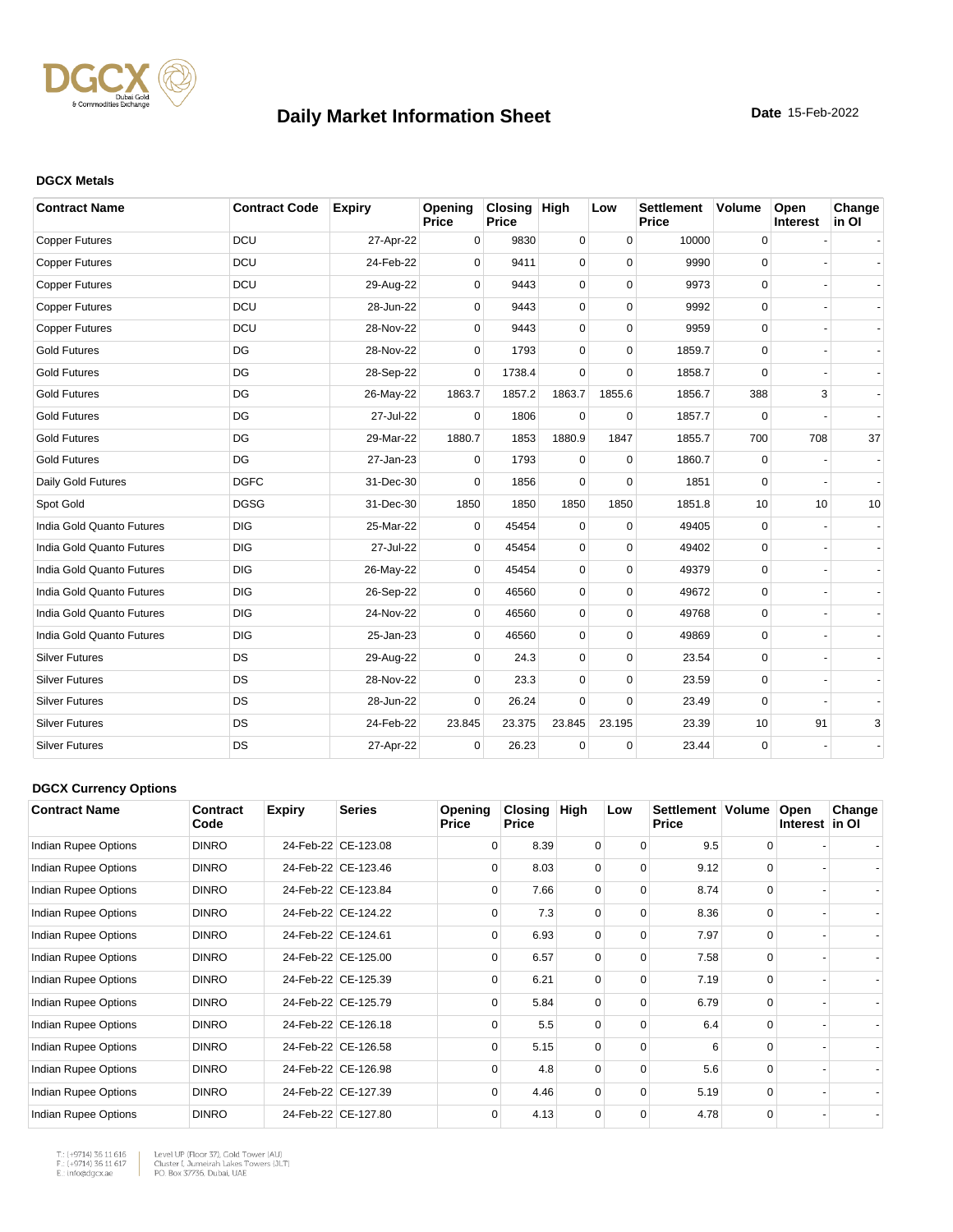

| Indian Rupee Options        | <b>DINRO</b> | 24-Feb-22 CE-128.21 | 0           | 3.81 | $\overline{0}$ | 0           | 4.37 | 0            |    |      |
|-----------------------------|--------------|---------------------|-------------|------|----------------|-------------|------|--------------|----|------|
| Indian Rupee Options        | <b>DINRO</b> | 24-Feb-22 CE-128.62 | 0           | 3.51 | 0              | $\Omega$    | 3.96 | 0            |    |      |
| Indian Rupee Options        | <b>DINRO</b> | 24-Feb-22 CE-129.03 | 0           | 3.21 | 0              | 0           | 3.55 | $\mathbf 0$  |    |      |
| Indian Rupee Options        | <b>DINRO</b> | 24-Feb-22 CE-129.45 | 0           | 2.92 | 0              | 0           | 3.13 | $\mathbf 0$  |    |      |
| Indian Rupee Options        | <b>DINRO</b> | 24-Feb-22 CE-129.87 | 0           | 2.65 | 0              | 0           | 2.71 | $\mathbf 0$  |    |      |
| Indian Rupee Options        | <b>DINRO</b> | 24-Feb-22 CE-130.29 | 0           | 2.39 | 0              | $\mathbf 0$ | 2.29 | $\mathbf 0$  |    |      |
| Indian Rupee Options        | <b>DINRO</b> | 24-Feb-22 CE-130.72 | 0           | 2.14 | $\Omega$       | 0           | 1.86 | $\Omega$     |    |      |
| Indian Rupee Options        | <b>DINRO</b> | 24-Feb-22 CE-131.15 | 1.33        | 1.45 | 1.47           | 1.33        | 1.44 | 50           |    |      |
| Indian Rupee Options        | <b>DINRO</b> | 24-Feb-22 CE-131.58 | 1.1         | 1.1  | 1.1            | 1.1         | 1.04 | 10           |    |      |
| Indian Rupee Options        | <b>DINRO</b> | 24-Feb-22 CE-132.01 | 0           | 1.24 | $\mathbf 0$    | $\mathbf 0$ | 0.69 | $\mathbf 0$  | 10 |      |
| Indian Rupee Options        | <b>DINRO</b> | 24-Feb-22 CE-132.45 | 0           | 0.95 | 0              | $\mathbf 0$ | 0.4  | $\mathbf 0$  | 10 |      |
| Indian Rupee Options        | <b>DINRO</b> | 24-Feb-22 CE-132.89 | 0           | 1.07 | 0              | 0           | 0.2  | 0            |    |      |
| Indian Rupee Options        | <b>DINRO</b> | 24-Feb-22 CE-133.33 | 0           | 0.68 | 0              | 0           | 0.08 | $\mathbf 0$  | 10 |      |
| Indian Rupee Options        | <b>DINRO</b> | 24-Feb-22 CE-133.78 | 0           | 0.85 | 0              | 0           | 0.03 | $\mathbf 0$  |    |      |
| Indian Rupee Options        | <b>DINRO</b> | 24-Feb-22 CE-134.23 | 0.03        | 0.03 | 0.03           | 0.03        | 0.01 | $\mathbf{1}$ |    | $-1$ |
| <b>Indian Rupee Options</b> | <b>DINRO</b> | 24-Feb-22 CE-134.68 | 0           | 0.1  | 0              | 0           | 0.01 | $\mathbf 0$  |    |      |
| <b>Indian Rupee Options</b> | <b>DINRO</b> | 24-Feb-22 CE-135.14 | 0           | 0.1  | 0              | 0           | 0.01 | 0            |    |      |
| Indian Rupee Options        | <b>DINRO</b> | 24-Feb-22 CE-135.59 | 0           | 0.06 | 0              | 0           | 0.01 | $\mathbf 0$  |    |      |
| <b>Indian Rupee Options</b> | <b>DINRO</b> | 24-Feb-22 CE-136.05 | $\mathbf 0$ | 0.03 | 0              | $\mathbf 0$ | 0.01 | $\mathbf 0$  | 1  |      |
| Indian Rupee Options        | <b>DINRO</b> | 24-Feb-22 CE-136.52 | 0           | 0.3  | 0              | 0           | 0.01 | $\mathbf 0$  |    |      |
| Indian Rupee Options        | <b>DINRO</b> | 24-Feb-22 CE-136.99 | 0           | 0.24 | 0              | $\mathbf 0$ | 0.01 | $\mathbf 0$  |    |      |
| Indian Rupee Options        | <b>DINRO</b> | 24-Feb-22 CE-137.46 | 0           | 0.2  | 0              | 0           | 0.01 | 0            |    |      |
| Indian Rupee Options        | <b>DINRO</b> | 24-Feb-22 CE-137.93 | 0           | 0.16 | 0              | 0           | 0.01 | $\mathbf 0$  |    |      |
| Indian Rupee Options        | <b>DINRO</b> | 24-Feb-22 CE-138.41 | 0           | 0.13 | 0              | 0           | 0.01 | $\mathbf 0$  |    |      |
| Indian Rupee Options        | <b>DINRO</b> | 24-Feb-22 CE-138.89 | 0           | 0.1  | 0              | 0           | 0.01 | $\mathbf 0$  |    |      |
| Indian Rupee Options        | <b>DINRO</b> | 24-Feb-22 CE-139.37 | 0           | 0.08 | 0              | 0           | 0.01 | $\mathbf 0$  |    |      |
| Indian Rupee Options        | <b>DINRO</b> | 24-Feb-22 CE-139.86 | 0           | 0.06 | 0              | 0           | 0.01 | 0            |    |      |
| Indian Rupee Options        | <b>DINRO</b> | 24-Feb-22 CE-140.35 | 0           | 0.05 | 0              | 0           | 0.01 | $\mathbf 0$  |    |      |
| Indian Rupee Options        | <b>DINRO</b> | 24-Feb-22 PE-123.08 | 0           | 0.04 | 0              | 0           | 0.01 | $\mathbf 0$  |    |      |
| Indian Rupee Options        | <b>DINRO</b> | 24-Feb-22 PE-123.46 | 0           | 0.06 | 0              | 0           | 0.01 | $\mathbf 0$  |    |      |
| Indian Rupee Options        | <b>DINRO</b> | 24-Feb-22 PE-123.84 | 0           | 0.07 | $\overline{0}$ | 0           | 0.01 | $\mathbf 0$  |    |      |
| Indian Rupee Options        | <b>DINRO</b> | 24-Feb-22 PE-124.22 | 0           | 0.08 | 0              | 0           | 0.01 | 0            |    |      |
| Indian Rupee Options        | <b>DINRO</b> | 24-Feb-22 PE-124.61 | 0           | 0.1  | $\overline{0}$ | 0           | 0.01 | $\mathbf 0$  |    |      |
| Indian Rupee Options        | <b>DINRO</b> | 24-Feb-22 PE-125.00 | 0           | 0.13 | 0              | 0           | 0.01 | 0            |    |      |
| Indian Rupee Options        | <b>DINRO</b> | 24-Feb-22 PE-125.39 | 0           | 0.16 | 0              | 0           | 0.01 | $\mathbf 0$  |    |      |
| Indian Rupee Options        | <b>DINRO</b> | 24-Feb-22 PE-125.79 | 0           | 0.19 | 0              | 0           | 0.01 | 0            |    |      |
| Indian Rupee Options        | <b>DINRO</b> | 24-Feb-22 PE-126.18 | 0           | 0.23 | 0              | 0           | 0.01 | 0            |    |      |
| Indian Rupee Options        | <b>DINRO</b> | 24-Feb-22 PE-126.58 | 0           | 0.28 | 0              | 0           | 0.01 | 0            |    |      |
| Indian Rupee Options        | <b>DINRO</b> | 24-Feb-22 PE-126.98 | 0           | 0.34 | 0              | 0           | 0.01 | 0            |    |      |
| Indian Rupee Options        | <b>DINRO</b> | 24-Feb-22 PE-127.39 | 0           | 0.41 | 0              | 0           | 0.01 | $\mathbf 0$  |    |      |
| Indian Rupee Options        | <b>DINRO</b> | 24-Feb-22 PE-127.80 | 0           | 0.49 | 0              | 0           | 0.01 | $\mathbf 0$  |    |      |
| Indian Rupee Options        | <b>DINRO</b> | 24-Feb-22 PE-128.21 | 0           | 0.58 | 0              | 0           | 0.01 | 0            |    |      |
| Indian Rupee Options        | <b>DINRO</b> | 24-Feb-22 PE-128.62 | 0           | 0.68 | 0              | 0           | 0.01 | 0            |    |      |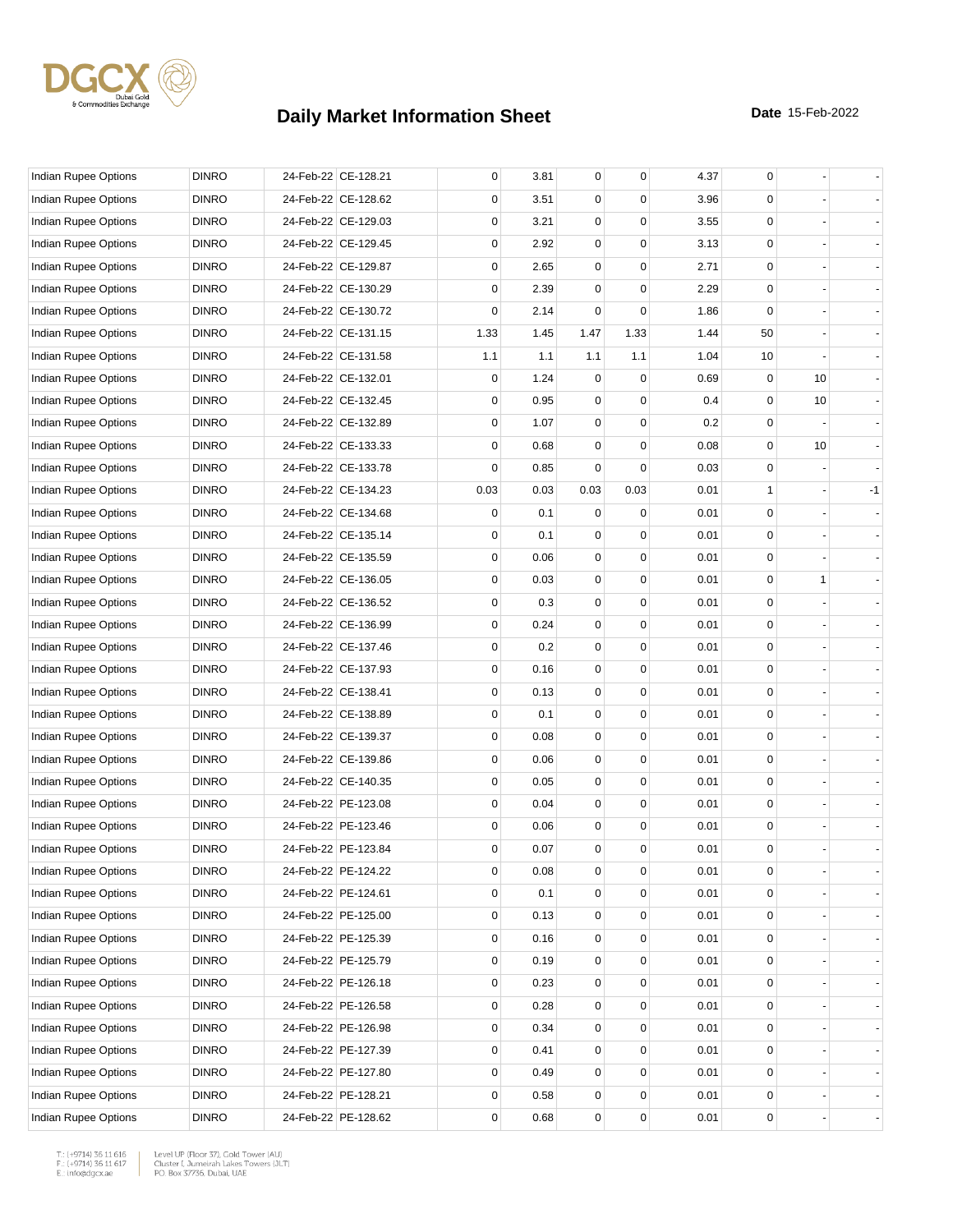

| Indian Rupee Options        | <b>DINRO</b> | 24-Feb-22 PE-129.03 | 0           | 0.79 | $\mathbf{0}$   | 0           | 0.01 | 0            |     |    |
|-----------------------------|--------------|---------------------|-------------|------|----------------|-------------|------|--------------|-----|----|
| Indian Rupee Options        | <b>DINRO</b> | 24-Feb-22 PE-129.45 | 0           | 0.92 | $\Omega$       | $\Omega$    | 0.01 | $\Omega$     |     |    |
| <b>Indian Rupee Options</b> | <b>DINRO</b> | 24-Feb-22 PE-129.87 | 0.03        | 0.03 | 0.03           | 0.03        | 0.01 | 10           |     |    |
| Indian Rupee Options        | <b>DINRO</b> | 24-Feb-22 PE-130.29 | 0           | 1.23 | 0              | 0           | 0.01 | $\mathbf 0$  |     |    |
| Indian Rupee Options        | <b>DINRO</b> | 24-Feb-22 PE-130.72 | 0           | 0.11 | 0              | 0           | 0.01 | $\mathbf 0$  |     |    |
| Indian Rupee Options        | <b>DINRO</b> | 24-Feb-22 PE-131.15 | $\mathbf 0$ | 0.12 | 0              | $\mathbf 0$ | 0.01 | $\mathbf 0$  |     |    |
| Indian Rupee Options        | <b>DINRO</b> | 24-Feb-22 PE-131.58 | 0.28        | 0.28 | 0.28           | 0.28        | 0.05 | 10           | 40  | 10 |
| <b>Indian Rupee Options</b> | <b>DINRO</b> | 24-Feb-22 PE-132.01 | 0           | 0.2  | $\Omega$       | 0           | 0.12 | $\mathbf 0$  | 10  |    |
| Indian Rupee Options        | <b>DINRO</b> | 24-Feb-22 PE-132.45 | 0.7         | 0.7  | 0.7            | 0.7         | 0.27 | 10           | 100 | 10 |
| Indian Rupee Options        | <b>DINRO</b> | 24-Feb-22 PE-132.89 | 1.03        | 0.56 | 1.03           | 0.56        | 0.51 | 30           |     |    |
| Indian Rupee Options        | <b>DINRO</b> | 24-Feb-22 PE-133.33 | 1.44        | 1.06 | 1.44           | 1.02        | 0.83 | 60           | 10  |    |
| Indian Rupee Options        | <b>DINRO</b> | 24-Feb-22 PE-133.78 | 1.86        | 1.24 | 1.86           | 1.24        | 1.23 | 70           |     |    |
| Indian Rupee Options        | <b>DINRO</b> | 24-Feb-22 PE-134.23 | 0           | 1.13 | 0              | 0           | 1.68 | $\mathbf 0$  |     |    |
| Indian Rupee Options        | <b>DINRO</b> | 24-Feb-22 PE-134.68 | 0           | 2.15 | 0              | $\mathbf 0$ | 2.13 | $\mathbf 0$  |     |    |
| Indian Rupee Options        | <b>DINRO</b> | 24-Feb-22 PE-135.14 | 0           | 4.18 | 0              | 0           | 2.59 | $\mathbf 0$  |     |    |
| Indian Rupee Options        | <b>DINRO</b> | 24-Feb-22 PE-135.59 | 0           | 4.55 | 0              | $\mathbf 0$ | 3.04 | $\mathbf 0$  |     |    |
| <b>Indian Rupee Options</b> | <b>DINRO</b> | 24-Feb-22 PE-136.05 | 0           | 4.93 | 0              | 0           | 3.5  | 0            |     |    |
| <b>Indian Rupee Options</b> | <b>DINRO</b> | 24-Feb-22 PE-136.52 | 0           | 5.34 | 0              | 0           | 3.97 | $\mathbf 0$  |     |    |
| Indian Rupee Options        | <b>DINRO</b> | 24-Feb-22 PE-136.99 | 0           | 5.75 | 0              | 0           | 4.44 | $\mathbf 0$  |     |    |
| <b>Indian Rupee Options</b> | <b>DINRO</b> | 24-Feb-22 PE-137.46 | 0           | 6.17 | 0              | 0           | 4.91 | $\mathbf 0$  |     |    |
| Indian Rupee Options        | <b>DINRO</b> | 24-Feb-22 PE-137.93 | 0           | 6.61 | 0              | $\mathbf 0$ | 5.38 | $\mathbf 0$  |     |    |
| Indian Rupee Options        | <b>DINRO</b> | 24-Feb-22 PE-138.41 | 0           | 7.05 | 0              | 0           | 5.86 | 0            |     |    |
| Indian Rupee Options        | <b>DINRO</b> | 24-Feb-22 PE-138.89 | 0           | 7.5  | 0              | 0           | 6.34 | $\mathbf 0$  |     |    |
| Indian Rupee Options        | <b>DINRO</b> | 24-Feb-22 PE-139.37 | 0           | 7.96 | 0              | 0           | 6.82 | $\mathbf 0$  |     |    |
| Indian Rupee Options        | <b>DINRO</b> | 24-Feb-22 PE-139.86 | 0           | 8.43 | 0              | 0           | 7.31 | $\mathbf 0$  |     |    |
| Indian Rupee Options        | <b>DINRO</b> | 24-Feb-22 PE-140.35 | 0           | 8.91 | 0              | $\mathbf 0$ | 7.8  | $\mathbf 0$  |     |    |
| Indian Rupee Options        | <b>DINRO</b> | 29-Mar-22 CE-124.61 | 0           | 8.95 | 0              | 0           | 7.67 | $\mathbf 0$  |     |    |
| <b>Indian Rupee Options</b> | <b>DINRO</b> | 29-Mar-22 CE-125.00 | 0           | 8.58 | 0              | 0           | 7.28 | $\mathbf 0$  |     |    |
| Indian Rupee Options        | <b>DINRO</b> | 29-Mar-22 CE-125.39 | 0           | 8.2  | 0              | 0           | 6.89 | $\mathbf 0$  |     |    |
| <b>Indian Rupee Options</b> | <b>DINRO</b> | 29-Mar-22 CE-125.79 | 0           | 7.82 | 0              | 0           | 6.49 | $\mathbf 0$  |     |    |
| Indian Rupee Options        | <b>DINRO</b> | 29-Mar-22 CE-126.18 | 0           | 7.45 | $\overline{0}$ | $\mathbf 0$ | 6.1  | $\mathbf 0$  |     |    |
| Indian Rupee Options        | <b>DINRO</b> | 29-Mar-22 CE-126.58 | 0           | 7.07 | 0              | 0           | 5.7  | 0            |     |    |
| Indian Rupee Options        | <b>DINRO</b> | 29-Mar-22 CE-126.98 | 0           | 6.7  | 0              | 0           | 5.3  | $\mathbf 0$  |     |    |
| Indian Rupee Options        | <b>DINRO</b> | 29-Mar-22 CE-127.39 | 0           | 6.32 | 0              | 0           | 4.9  | 0            |     |    |
| Indian Rupee Options        | <b>DINRO</b> | 29-Mar-22 CE-127.80 | 0           | 5.96 | 0              | 0           | 4.49 | $\mathbf{0}$ |     |    |
| Indian Rupee Options        | <b>DINRO</b> | 29-Mar-22 CE-128.21 | 0           | 5.59 | 0              | 0           | 4.08 | 0            |     |    |
| Indian Rupee Options        | <b>DINRO</b> | 29-Mar-22 CE-128.62 | 0           | 5.24 | 0              | 0           | 3.68 | 0            |     |    |
| Indian Rupee Options        | <b>DINRO</b> | 29-Mar-22 CE-129.03 | 0           | 4.89 | 0              | 0           | 3.28 | 0            |     |    |
| Indian Rupee Options        | <b>DINRO</b> | 29-Mar-22 CE-129.45 | 0           | 4.55 | 0              | 0           | 2.89 | 0            |     |    |
| Indian Rupee Options        | <b>DINRO</b> | 29-Mar-22 CE-129.87 | 0           | 4.21 | 0              | 0           | 2.5  | $\mathbf 0$  |     |    |
| Indian Rupee Options        | <b>DINRO</b> | 29-Mar-22 CE-130.29 | 0           | 3.89 | 0              | 0           | 2.13 | $\mathbf 0$  |     |    |
| Indian Rupee Options        | <b>DINRO</b> | 29-Mar-22 CE-130.72 | 0           | 3.57 | 0              | 0           | 1.77 | 0            |     |    |
| Indian Rupee Options        | <b>DINRO</b> | 29-Mar-22 CE-131.15 | 0           | 3.27 | 0              | 0           | 1.45 | 0            |     |    |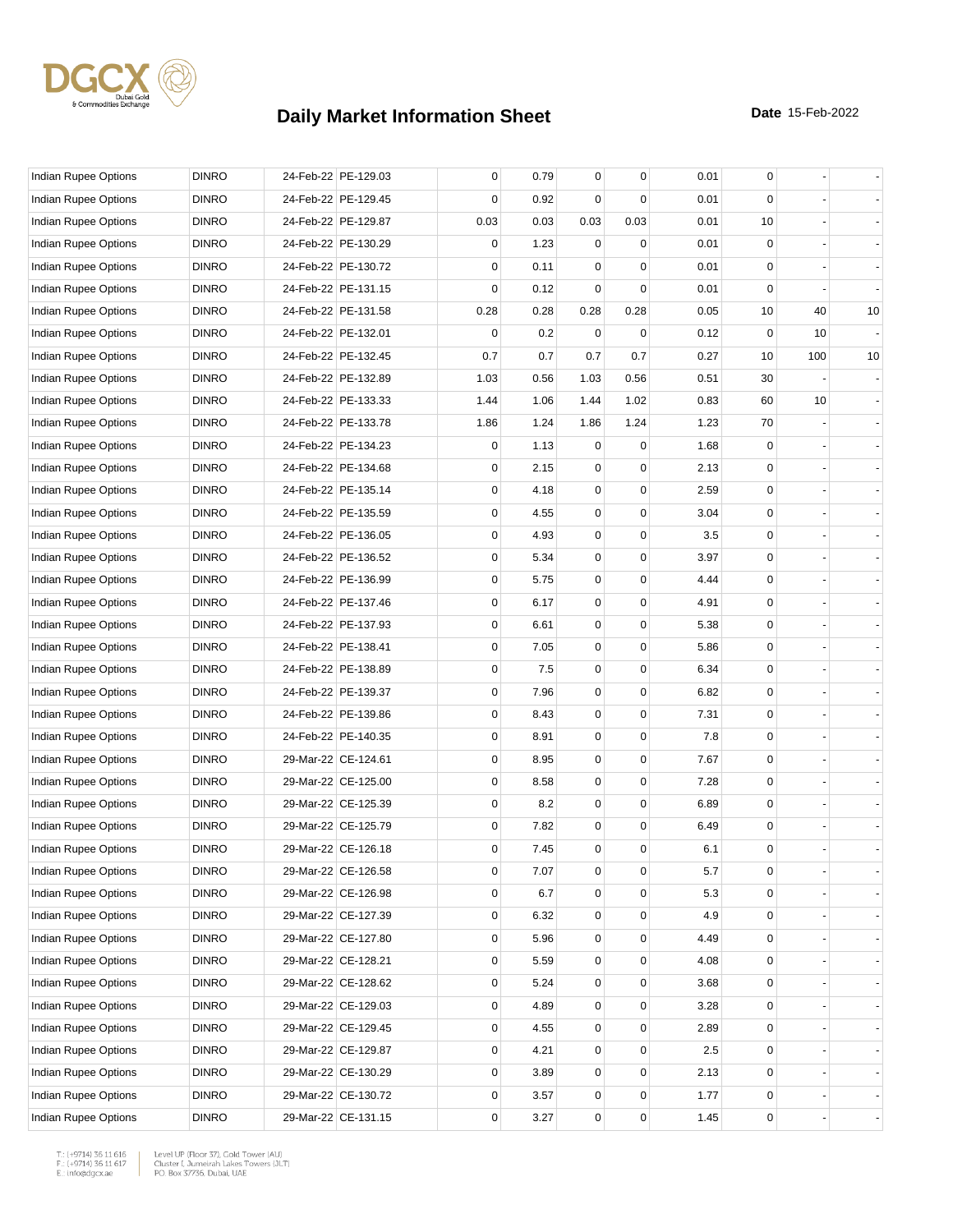

| Indian Rupee Options        | <b>DINRO</b> | 29-Mar-22 CE-131.58 | 0           | 2.98 | $\mathbf 0$ | $\mathbf 0$ | 1.15 | 0 |  |
|-----------------------------|--------------|---------------------|-------------|------|-------------|-------------|------|---|--|
| Indian Rupee Options        | <b>DINRO</b> | 29-Mar-22 CE-132.01 | 0           | 2.7  | 0           | 0           | 0.89 | 0 |  |
| Indian Rupee Options        | <b>DINRO</b> | 29-Mar-22 CE-132.45 | 0           | 2.43 | 0           | $\mathbf 0$ | 0.67 | 0 |  |
| Indian Rupee Options        | <b>DINRO</b> | 29-Mar-22 CE-132.89 | $\mathbf 0$ | 2.18 | 0           | $\mathbf 0$ | 0.49 | 0 |  |
| <b>Indian Rupee Options</b> | <b>DINRO</b> | 29-Mar-22 CE-133.33 | 0           | 1.95 | 0           | $\mathbf 0$ | 0.34 | 0 |  |
| Indian Rupee Options        | <b>DINRO</b> | 29-Mar-22 CE-133.78 | $\mathbf 0$ | 1.73 | $\mathbf 0$ | $\mathbf 0$ | 0.23 | 0 |  |
| Indian Rupee Options        | <b>DINRO</b> | 29-Mar-22 CE-134.23 | 0           | 1.53 | 0           | 0           | 0.15 | 0 |  |
| <b>Indian Rupee Options</b> | <b>DINRO</b> | 29-Mar-22 CE-134.68 | 0           | 1.34 | 0           | $\mathbf 0$ | 0.09 | 0 |  |
| Indian Rupee Options        | <b>DINRO</b> | 29-Mar-22 CE-135.14 | $\mathbf 0$ | 1.17 | 0           | $\mathbf 0$ | 0.05 | 0 |  |
| Indian Rupee Options        | <b>DINRO</b> | 29-Mar-22 CE-135.59 | 0           | 1.01 | $\mathbf 0$ | $\mathbf 0$ | 0.03 | 0 |  |
| Indian Rupee Options        | <b>DINRO</b> | 29-Mar-22 CE-136.05 | 0           | 0.87 | $\mathbf 0$ | $\mathbf 0$ | 0.02 | 0 |  |
| Indian Rupee Options        | <b>DINRO</b> | 29-Mar-22 CE-136.52 | 0           | 0.74 | 0           | 0           | 0.01 | 0 |  |
| Indian Rupee Options        | <b>DINRO</b> | 29-Mar-22 CE-136.99 | 0           | 0.63 | 0           | 0           | 0.01 | 0 |  |
| Indian Rupee Options        | <b>DINRO</b> | 29-Mar-22 CE-137.46 | $\mathbf 0$ | 0.53 | 0           | 0           | 0.01 | 0 |  |
| Indian Rupee Options        | <b>DINRO</b> | 29-Mar-22 CE-137.93 | 0           | 0.45 | $\mathbf 0$ | $\mathbf 0$ | 0.01 | 0 |  |
| Indian Rupee Options        | <b>DINRO</b> | 29-Mar-22 CE-138.41 | 0           | 0.37 | $\mathbf 0$ | $\mathbf 0$ | 0.01 | 0 |  |
| <b>Indian Rupee Options</b> | <b>DINRO</b> | 29-Mar-22 CE-138.89 | 0           | 0.31 | 0           | 0           | 0.01 | 0 |  |
| Indian Rupee Options        | <b>DINRO</b> | 29-Mar-22 CE-139.37 | 0           | 0.25 | 0           | $\mathbf 0$ | 0.01 | 0 |  |
| <b>Indian Rupee Options</b> | <b>DINRO</b> | 29-Mar-22 CE-139.86 | $\mathbf 0$ | 0.2  | 0           | $\mathbf 0$ | 0.01 | 0 |  |
| <b>Indian Rupee Options</b> | <b>DINRO</b> | 29-Mar-22 CE-140.35 | 0           | 0.16 | 0           | $\mathbf 0$ | 0.01 | 0 |  |
| Indian Rupee Options        | <b>DINRO</b> | 29-Mar-22 CE-140.85 | $\mathbf 0$ | 0.13 | $\mathbf 0$ | $\mathbf 0$ | 0.01 | 0 |  |
| Indian Rupee Options        | <b>DINRO</b> | 29-Mar-22 CE-141.34 | 0           | 0.1  | 0           | 0           | 0.01 | 0 |  |
| Indian Rupee Options        | <b>DINRO</b> | 29-Mar-22 CE-141.84 | 0           | 0.08 | 0           | $\mathbf 0$ | 0.01 | 0 |  |
| Indian Rupee Options        | <b>DINRO</b> | 29-Mar-22 CE-142.35 | $\mathbf 0$ | 0.07 | 0           | $\mathbf 0$ | 0.01 | 0 |  |
| Indian Rupee Options        | <b>DINRO</b> | 29-Mar-22 PE-124.61 | 0           | 0.04 | 0           | $\mathbf 0$ | 0.01 | 0 |  |
| Indian Rupee Options        | <b>DINRO</b> | 29-Mar-22 PE-125.00 | $\mathbf 0$ | 0.05 | $\mathbf 0$ | $\mathbf 0$ | 0.01 | 0 |  |
| Indian Rupee Options        | <b>DINRO</b> | 29-Mar-22 PE-125.39 | 0           | 0.06 | 0           | 0           | 0.01 | 0 |  |
| <b>Indian Rupee Options</b> | <b>DINRO</b> | 29-Mar-22 PE-125.79 | 0           | 0.08 | 0           | $\mathbf 0$ | 0.01 | 0 |  |
| Indian Rupee Options        | <b>DINRO</b> | 29-Mar-22 PE-126.18 | $\mathbf 0$ | 0.1  | 0           | $\mathbf 0$ | 0.01 | 0 |  |
| <b>Indian Rupee Options</b> | <b>DINRO</b> | 29-Mar-22 PE-126.58 | 0           | 0.12 | 0           | 0           | 0.01 | 0 |  |
| Indian Rupee Options        | <b>DINRO</b> | 29-Mar-22 PE-126.98 | 0           | 0.15 | $\mathbf 0$ | $\mathbf 0$ | 0.01 | 0 |  |
| Indian Rupee Options        | <b>DINRO</b> | 29-Mar-22 PE-127.39 | 0           | 0.18 | 0           | 0           | 0.01 | 0 |  |
| Indian Rupee Options        | <b>DINRO</b> | 29-Mar-22 PE-127.80 | 0           | 0.22 | 0           | 0           | 0.01 | 0 |  |
| Indian Rupee Options        | <b>DINRO</b> | 29-Mar-22 PE-128.21 | 0           | 0.27 | 0           | 0           | 0.01 | 0 |  |
| Indian Rupee Options        | <b>DINRO</b> | 29-Mar-22 PE-128.62 | 0           | 0.32 | 0           | 0           | 0.02 | 0 |  |
| Indian Rupee Options        | <b>DINRO</b> | 29-Mar-22 PE-129.03 | 0           | 0.38 | 0           | 0           | 0.03 | 0 |  |
| Indian Rupee Options        | <b>DINRO</b> | 29-Mar-22 PE-129.45 | 0           | 0.46 | 0           | 0           | 0.05 | 0 |  |
| Indian Rupee Options        | <b>DINRO</b> | 29-Mar-22 PE-129.87 | 0           | 0.54 | 0           | 0           | 0.08 | 0 |  |
| <b>Indian Rupee Options</b> | <b>DINRO</b> | 29-Mar-22 PE-130.29 | 0           | 0.63 | 0           | 0           | 0.13 | 0 |  |
| Indian Rupee Options        | <b>DINRO</b> | 29-Mar-22 PE-130.72 | 0           | 0.74 | 0           | 0           | 0.21 | 0 |  |
| Indian Rupee Options        | <b>DINRO</b> | 29-Mar-22 PE-131.15 | 0           | 0.87 | 0           | $\mathbf 0$ | 0.31 | 0 |  |
| Indian Rupee Options        | <b>DINRO</b> | 29-Mar-22 PE-131.58 | 0           | 1.01 | 0           | 0           | 0.44 | 0 |  |
| Indian Rupee Options        | <b>DINRO</b> | 29-Mar-22 PE-132.01 | 0           | 1.16 | 0           | 0           | 0.61 | 0 |  |